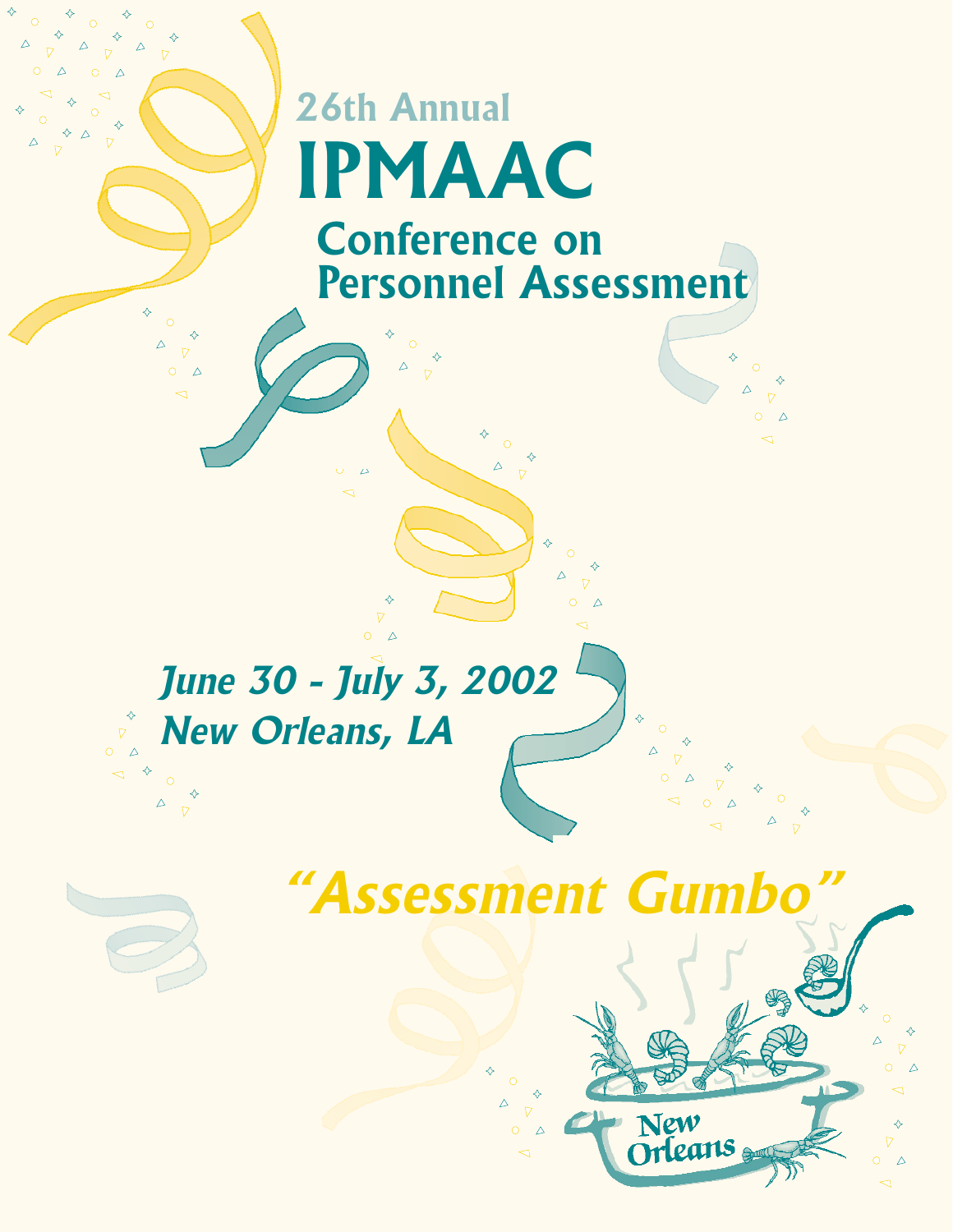**Please join us in New Orleans, Louisiana!**

#### Dear Colleague,

Challenges to the assessment professional are as great or greater than ever before. Most of our organizations are still "lean" from the downsizing of the early 1990's; the need to "do more with less" unforgivingly continues; and always, it seems, faster, faster, faster…. To this, add the impact of technology, which seems to expand on a daily basis, the ramifications of living in the Information Age, and the pervasive influence of globalization, and you have a daunting backdrop for our humble daily pursuits.

ASSESSMENT GUMBO promises to serve up just the right mix of knowledge, based on research results and personal experience, to assist us in meeting the challenge with increased efficiency and effectiveness. The high-

lighted speakers will help us see the "big picture" affecting and potentially affected by our actions; concurrent sessions will keep us apprised of both new approaches and the tried-and-true; and the less formal atmosphere of roundtable discussions and social events will provide ample opportunity to exchange ideas, follow-up on topics of interest, and meet and establish relationships with colleagues with similar interests in a word, *network*.

#### So, please, mark your calendar for the 2002 IPMA Assessment Council Annual Conference June 30 - July 3, 2002, in New Orleans, LA.

*See you there!!!*

Donna L. Denning, Ph.D. IPMA Assessment Council President

## **Program at-a-glance...**

| Conference Registration Form 17     |  |
|-------------------------------------|--|
| Conference Registration Information |  |
|                                     |  |



# Hotel Registration Form ..................................19 **"Assessment Gumbo"**



2 26th Annual IPMAAC Conference on Professional Personnel Assessment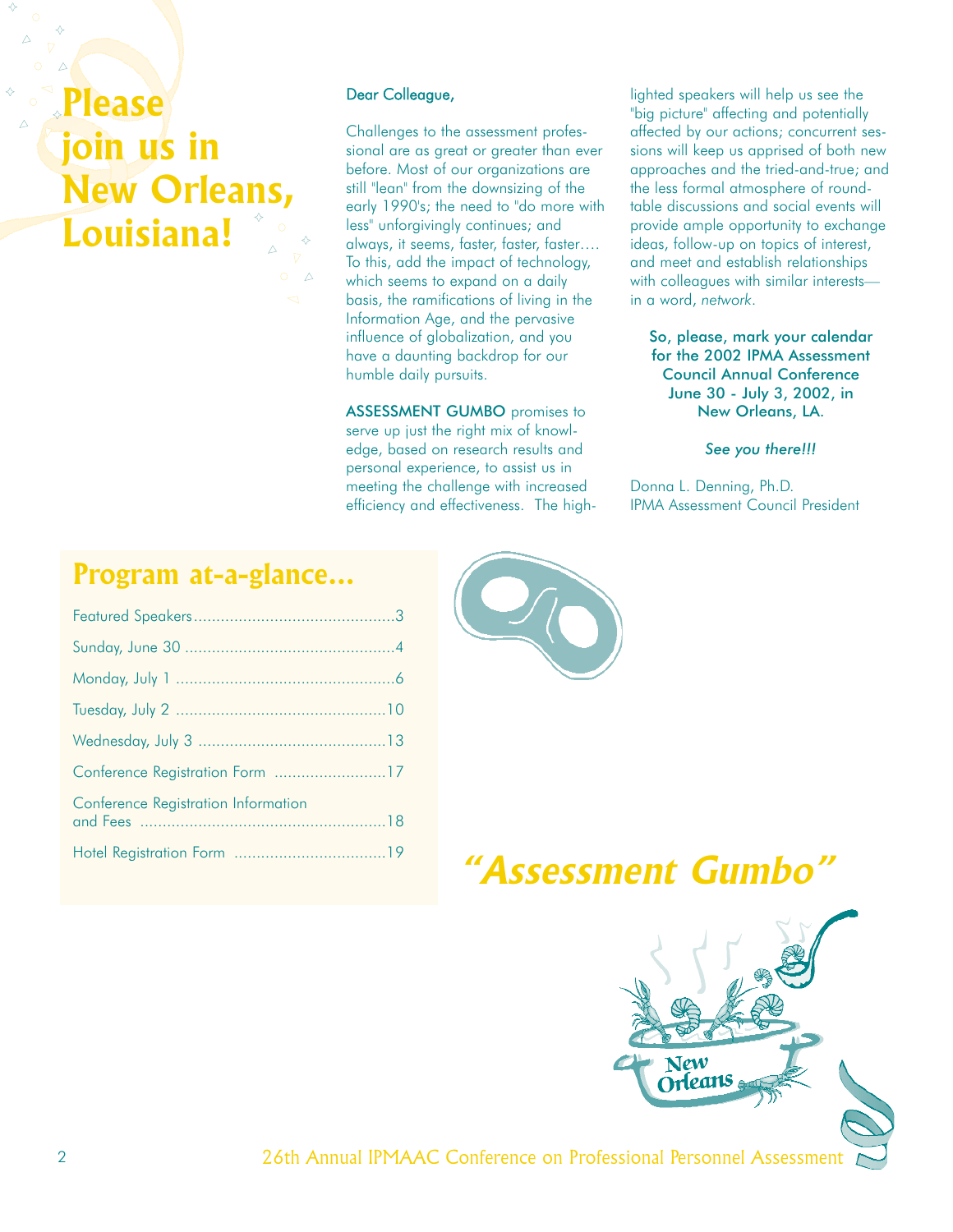## **About New Orleans**

New Orleans, Louisiana is a city known for the French Quarter, Mardi Gras, and jazz. With good reason! There are so many activities in this European/ Caribbean/Southern city that people of many ages and interests can have a blast.

The IPMA Assessment Council is hosting its 2002 Conference on Professional Personnel Assessment in the exciting city of New Orleans from June 30 – July 3. It is being held at the Sheraton New Orleans, not too far from the French Quarter and overlooking the Mississippi River and Harrah's Casino. The hotel offers a state-of-the-art fitness facility as well as massages, saunas, and steams.

Take a dip in the pool or relax in the Jacuzzi. Wake up with a cup 'o joe at Starbucks, enjoy contemporary New Orleans dishes at the Café Promenade, or unwind at the Pelican Bar. When you want to leave the hotel and see the sights of New Orleans, you are within walking distance from the Aquarium of the Americas, IMAX Theater, Riverwalk Marketplace, and award-winning restaurants. A little further is the Warehouse Arts district and the Louisiana Superdome. So much to do, so little time!

If you decide to stay for the Fourth of July, there are going to be activities for the family along the river concluding

with fireworks over the Mississippi. For more information on local events and other activities, you can visit the New Orleans Metropolitan Convention and Visitors Bureau website at http://www.neworleanscvb.com.

The Sheraton New Orleans is only about 16 miles from the New Orleans International Airport. Average temperatures in June and July can reach 90 degrees during the day and get down to 70 degrees at night.

## Come early, stay late!

## **Highlighted Speakers**

#### *Jerard F. Kehoe, Ph.D.*

Jerard F. Kehoe is Sourcing and Selection Director in Human Resources at AT&T, where he is responsible for the company's selection strategies and employment and recruiting policies. During his seventeen years at AT&T, Kehoe has developed selection procedures for manufacturing, technical, customer service, sales, and management positions. He is a member of the American Psychological Association and the Society for Industrial and Organizational Psychology.

#### *David A. Kravitz, Ph.D.*

David A. Kravitz is an Associate Professor in the School of Management at George Mason University. He spent a year as a Senior Fulbright Professor at the Universität Freiburg in Germany and has worked for a consulting firm. His nearly 40 publications have appeared in the *Journal of Applied Psychology*, *Journal of Personality and Social Psychology*, *International Journal of Selection and Assessment, Journal of Socio-Economics*, and *Law and Human Behavior*. He has served on the editorial boards of *Personnel Psychology* and the *Journal of Applied Psychology*. His primary area of research deals with reactions to affirmative action programs. He has also published work in several other areas, including procedural justice, bargaining, and context effects in performance appraisals.

#### *Kenneth Pearlman, Ph.D.*

Kenneth Pearlman is an independent consultant and also holds a courtesy appointment as Professor of Industrial-Organizational Psychology at the University of South Florida. He has worked in the area of personnel research at Lucent Technologies Human Resources organization and at the U.S. Office of Personnel Management's Personnel



Research and Development Center. He has authored many journal articles, technical reports, papers, and book chapters in the areas of job family development, skill and competency assessment, cumulative analysis of research results, and the productivity implications of person-job matching procedures and systems. He is a fellow of the American Psychological Association, the American Psychological Society, and the Society for Industrial and Organizational Psychology.

#### *Robert M. Ployhart, Ph.D.*

Robert E. Ployhart is an assistant professor in the Industrial/ Organizational Psychology program at George Mason University. His research interests lie primarily in personnel selection, job performance, statistics, and measurement. His recent publications have appeared in the *Journal of Applied Psychology, Personnel Psychology, Organizational Behavior and Human Decision Processes, Journal of Management*, and *International Journal of Selection and Assessment*. He is on the editorial boards of the *Journal of Applied Psychology* and *Personnel Psychology*. Rob maintains an active consulting practice and serves on several committees in the Society for Industrial and Organizational Psychology.

#### *Keith M. Pyburn, J.D.*

A partner in the law firm of McCalla, Thompson, Pyburn, Hymowitz, & Shapiro, Mr Pyburn is a frequent representative for Public and Private Sector employees in all aspects of employee selection, retention, evaluation, and force management for 25 years. He is a member of the Equal Employment Opportunity Law Committee of the American Bar Association's Labor and Employment Relations Law Section, a Fellow of the American College of Labor and Employment Lawyers, and has served as Chairman of the Louisiana State Bar Association's Labor Law Section.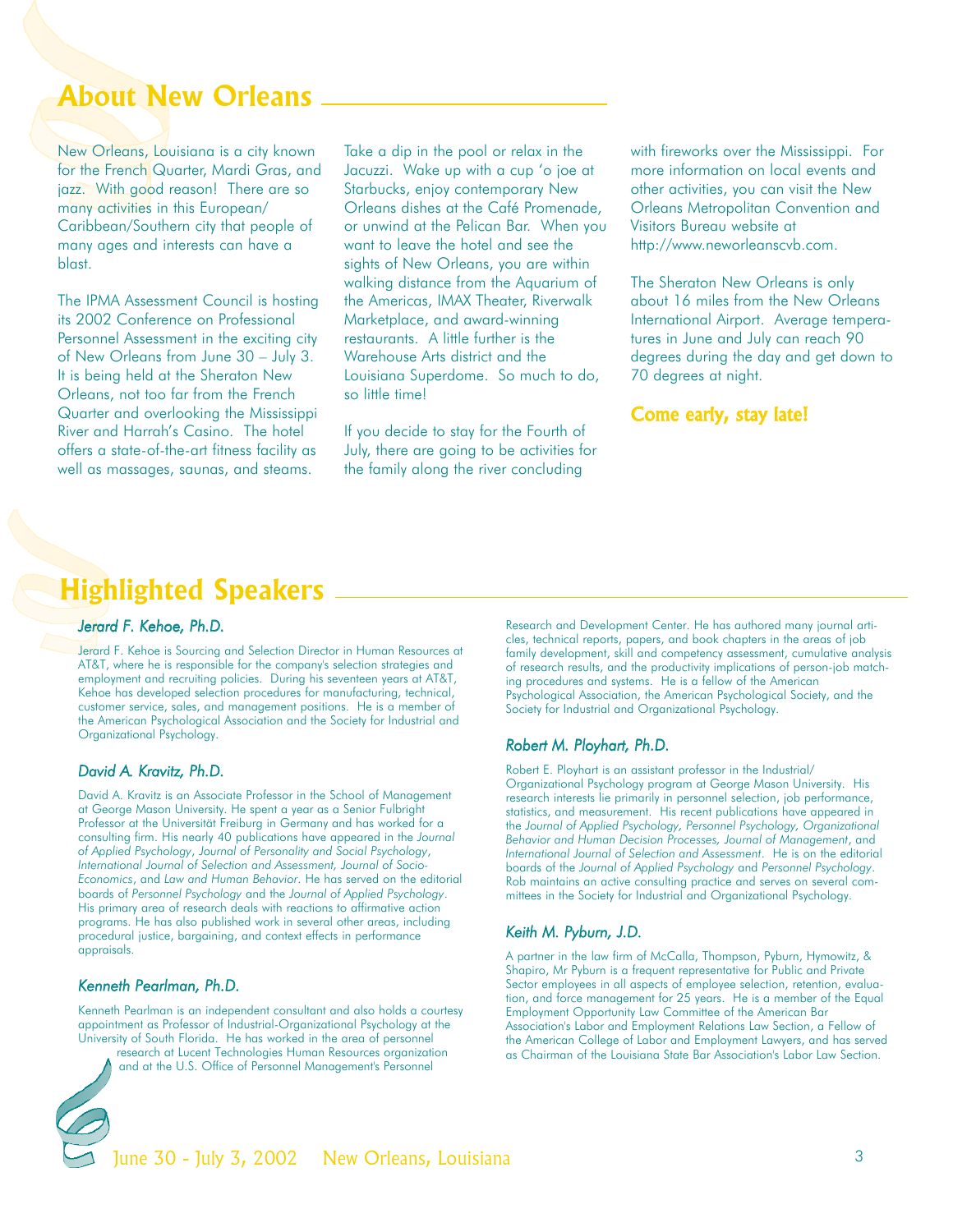# **Sunday, June 30**

Δ

**FULL-DAY WORKSHOPS 8:30 - 4:30**

## **Using the Five Factor Personality Model for Assessing and Developing Teams**

*Instructor: Stephen Brock, Human Capital Development, Inc.*

Today's organizational environment frequently requires the creation and use of teams to accomplish many objectives. Seldom are these teams created through a deliberate process of selection around the specific characteristics required of the people who will be assigned the task. Equally seldom is the team, however its members are chosen, given the chance to be assessed as to strengths and weaknesses the team may have in regards to its ability to achieve the assigned goal. The result of these failures is teams that often flounder about for an extended period before accomplishing much, and few teams ever identify and leverage their strengths to ensure superior performance. There is much room for improvement in this process and that is the focus of this workshop. Using the Five Factor personality model, participants will learn how to create a competency profile for a given team and how to help any team identify their strengths and areas of developmental need.

## **Use of Training and Experience Evaluations in the Selection and Promotion of Employees**

*Instructor:* 

*James Johnson, State of Tennessee*

Recent surveys confirm that use of T&E methods continue to be widely used, but better methods are replacing "traditional" methods. This full-day workshop is based on the newly revised three-day IPMAAC seminar on this topic (see ipmaac.org for a complete description). Point methods, grouping methods, selfreport and self-rating methods, and behavioral consistency methods are covered. The topic of minimum qualifications is necessarily eliminated, as are the

"mini-projects" and feedback sessions designed to help participants initiate use of these methods in their job settings and other content included in the three-day seminar. This session will nevertheless be as interactive as possible, and includes a participant manual/notebook (nearly 200 pages), descriptions and examples of each method, and how each method may be appropriate or inappropriate under differing circumstances. Assessment professionals entering the field will be introduced to the range of options available in use of these methods, and experienced senior professionals may benefit from information about the "state-of-the-art" and the most recent research supporting their use.

## **Examination Planning Workshop**

#### *Instructor:*

*Bruce Davey, Bruce Davey Associates*

This workshop focuses on increasing the efficiency, validity, fairness and defensibility of the examination process through effective examination planning. The workshop will include lecture, discussion, case studies, and group problem solving. Time will be left for discussing "real world" exam planning problems participants may be facing in their own work settings.

The workshop will cover those aspects of the examination process which occur after the job analysis is completed and before actual development -- that is, the test conceptualization and design phases. This will include such topics as: considering the context in which the examination is to be conducted; using job analysis data to plan the examination; research evidence regarding the validity and fairness of different examination types (written and oral examinations, biodata, minimum qualifications, training/experience evaluations, assessment centers, noncognitive tests, etc.); deciding "what to measure" and "how to measure it"; ensuring job-relevance; and related topics.

## **HALF-DAY WORKSHOPS Morning 8:30 - 12:00**

## **How to Manage Projects: Meet Your Cost, Time, and Performance Objectives**

#### *Instructor:*

*Mertianna Georgia, CPS Human Resource Services*

In this interactive ½ day workshop, participants will learn methods and techniques to plan, schedule and control performance, cost and time objectives for a given scope of work. They will learn:

- ▲ How a project managers gets the work done
- ▲ Using resources efficiently and effectively
- ▲ The attributes of great project managers
- ▲ The 8 areas of project management knowledge
- ▲ The project life cycle
- ▲ The seven systems in a project management system
- ▲ The 10 steps to managing a project
- $\triangle$  Key questions to ask in planning projects
- ▲ Important information to put in a project file or notebook
- ▲ Rules for project managers
- ▲ Sample planning forms

## **Avoiding the Courthouse: Recent Decisions and Dispute Resolution Alternatives**

*Instructor: Jeffrey Feuquay, Personnel Psychologist and Trial Attorney*

This two-part workshop will first describe the human resource management and personnel assessment tightropes and safety nets presented to us by recent court decisions. The focus will be on fully understanding the decisions of the U.S. Supreme Court and Courts of Appeal including the underlying facts and law, and the practical implications (how the decisions actually affect

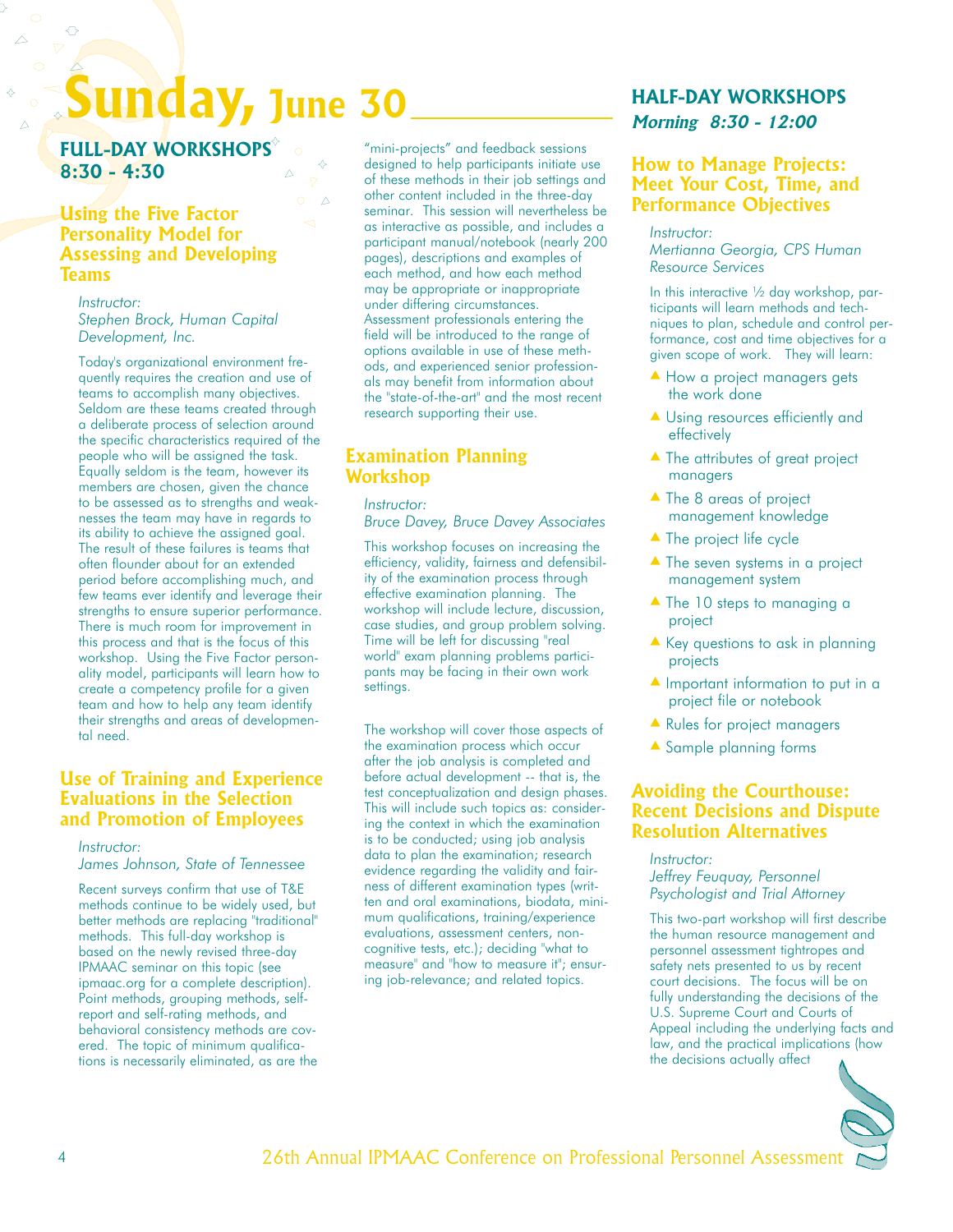### **Sunday, June 30...continued**

 $\triangleleft$  our work). But, those who have been  $_{\diamondsuit}$  involved in litigation understand that win- $\overrightarrow{v}$  ning a case can be almost as expensive and irritating as losing; by far the most effective (and painless) tactic is litigation avoidance. So, in the second portion of the workshop, participants will review various forms of alternative dispute resolution, ways to stay out of or escape the courts. Participants will learn and practice basic mediation skills and participate in mock mediation sessions to hone those skills.

### **Afternoon 1:00 -4:30**

Ō

#### **Standard Setting Basics**

*Instructors: Bruce Davis, CPS Human Resource Services*

*Jerry Thompson, CPS Human Resource Services*

Accurate and defensible pass points are an essential component of the examination process. This is especially true in the public sector as most agencies require the establishment of a passing score. In establishing pass points, it is imperative they reflect the minimum amount of the knowledge, skills, and abilities needed to function in a specified area.

This workshop will provide participants the opportunity to experience a variety of pass point setting methods, including normative and criterion-referenced approaches. The pros and cons of each method will be discussed. Participants will gain practical experience by acting as judges setting a hypothetical performance standard using methodologies such as

Angoff, Nedelsky, Ebel, and IRT. Workshop presenters will lead participants through the various approaches to developing a definition of the minimally acceptable candidate. Presenters will also include in their presentation a summary of best practices and current research related to standard setting.

#### **Development and Validation of Competency-Based Assessment Procedures**

*Instructor: Edward Hane, Personnel Consulting Group*

This workshop is designed to provide basic training and practice in the development and use of competencies as the basis for assessing procedures. Competencies have been useful for this purpose, particularly in the development of structured interview programs and assessment exercises. Workshop participants will learn and practice methods for determining appropriate competencies and utilizing them in the design of assessment instruments.

The workshop format will include brief verbal presentations illustrated with practical examples, group discussions, and exercises to provide participants with supervised practice. Handouts will be provided including a detailed outline of workshop content, designed for use as a practical guide. Participants will have the opportunity to discuss their own experience with the use of competencies, and describe any problems they have encountered.

Participants can expect to gain an increased understanding of the nature of competencies and their potential applications in assessment and other human resources programs. They will obtain specific knowledge of techniques for identifying and defining competencies, and relating them to job requirements. They will also have the opportunity to learn and practice methods for designing and validating assessment procedures based on competencies.

## **5:30pm–6:30pm IPMAAC's Welcome Reception**

Please join IPMAAC President Donna Denning and the IPMAAC Board of Directors as they host this opening reception to celebrate the beginning of the conference. This is a great opportunity to become acquainted or catch up with other assessment professionals!

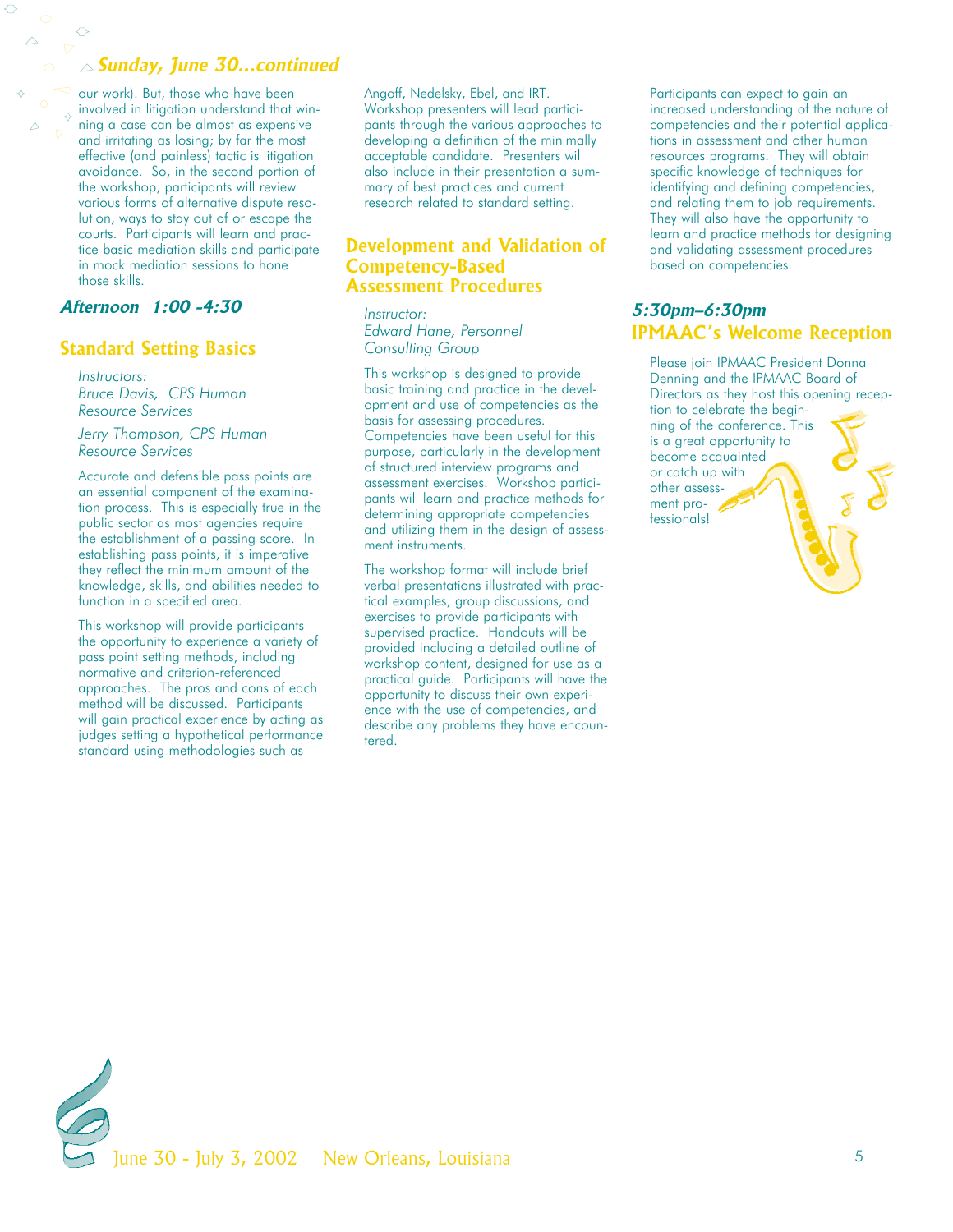# **Monday, July 1**

**8:30-10:00 Welcoming Remarks and General Session**

## **KEYNOTE ADDRESS** *sponsored by MAPAC* **Generalizing Validity from Research to Practice: The Meaning of the Measure Matters**

*Speaker: Jerard F. Kehoe, AT&T*

The assessment practitioner's greatest value is the translation of research into practice. Benefit and risk are both driven by this translation. The recent accumulation of meta-analytic studies and the increasing diversity of criteria and business needs have increased the complexity of this translation. This address discusses principles that can guide this translation to maximize the benefit of assessment for organizations and minimize the risk.

### **10:00-10:30 Break**

**10:30-12:00 Concurrent Sessions**

## **Symposium Improving Customer Service:**

**Innovations in Personnel Assessment**

*Speakers: Marilyn Gowing, Aon Consulting*

*Julia Cronin, IRS*

*Susanne Kubofcik, Aon Consulting*

*Miriam Nelson, Aon Consulting*

*IPMA Representative*

One of the primary factors influencing the public's image of the government today is the quality of service provided by front-line employees to customers. This symposium will showcase three separate initiatives, which utilize innovative assessment methodologies to drive improved service. Julia Cronin will describe the IRS' use of a state-of-art telephone simulation for hiring; Dr. Miriam Nelson will demonstrate how the INS has improved customer satisfaction with their multiphased initiative; and an IPMA Representative will describe how IPMA and Aon Consulting are partnering on a virtual reality simulation for selection of local government front-line employees. Dr. Marilyn Gowing will be a discussant.

## **Paper Session**

### ▲ **Job Analysis: What are you Really Measuring?**

*Speaker: Patricia Young, CPS Human Resource Services*

This presentation will cover various potential cognitive and information processing errors that could affect job analysis data. The focus will be on the potential impact of method effects on job analysis questionnaire data and the implications of this on human resource management systems.

#### ▲ **Gender and Management Work: Differences in Job Perceptions in a Gender Stereotyped Occupational Area**

*Speakers: Kristin Prien, Christian Brothers University*

*Robert Lawrence, Christian Brothers University*

*William Wooten, University of Central Florida*

*Erich Prien, Performance Management Press*

Despite anecdotal evidence to the contrary, there are few differences between men's and women's management styles. However, differences may be more likely in a stereotypically "female" occupation, where differences may become polarized. This study examines job analysis ratings from male and female managers in social services and discusses the implications for management practice.

#### ▲ **Reducing Test Costs Using PowerPoint**

*Speakers: Mike Aamodt, Radford University Jason Larson, Radford University*

To reduce costs associated with administering 7,000 exams per year, we administered paperless multiple-choice exams in a group setting using PowerPoint. This presentation will focus on cost saving, security, and environmental issues as well as the results of two studies investigating if this new format affected test scores and test-taking attitudes.

#### **Symposium**

## **Balancing Joint Accountability: Human Resources Program Evaluation After Decentralization**

*Speakers: Jean Tozer, Louisiana State Department of Civil Service*

*Terry Gomez, Louisiana State Department of Civil Service*

*Patrick Lowery, Louisiana State Department of Civil Service*

In 2000 the Louisiana Department of State Civil Service, encompassing over 60,000 employees statewide, discarded its role of enforcer/processor of human resource transactions and re-established itself in a new dual role of consultant/advisor and objective evaluator. Approval authority for personnel transactions was fully decentralized. A new statewide database integrating personnel and payroll functions was implemented. This presentation will describe how a new program of Human Resources evaluations was implemented to assess the success of these changes.

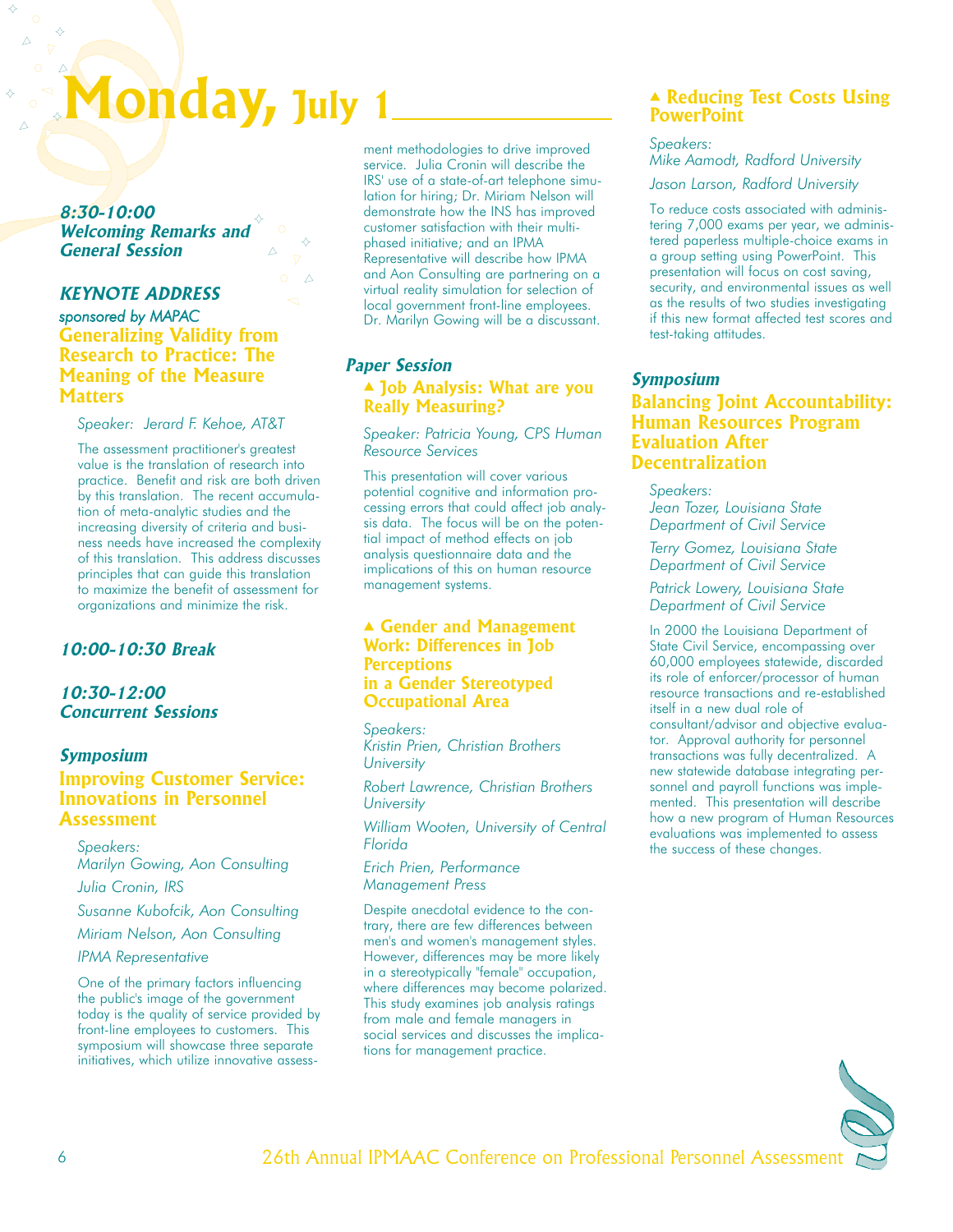### **Monday, July 1...continued**

## **Foundations Track Job Analysis Made Easy! (Part 1)**

 $\Diamond$ 

 $\triangle$ 

*Instructor: Michael Willihnganz, California State Personnel Board*

Job analysis is the foundation for many of the critical decisions within the human resources discipline. This workshop will provide participants with the theory, principles, and methodology for conducting a job analysis following the task analysis model. Emphasis will be placed on the concept of a multi-purpose job analysis in which the resulting data can be used for a wide variety of human resources activities including the establishment of class specifications, design of training programs, and the development of content valid selection procedures. Through a combination of lecture, discussion, and individual and group exercises, this interactive workshop will provide participants with hands-on experience and the knowledge needed to conduct a thorough, legally defensible job analysis. The methodology addressed in this workshop is particularly useful and relevant for small agencies.

#### **12:00-1:30 Lunch, Roundtables**

#### **Sigma Roundtable**

*Leader: Troy Wintersteen, Sigma Data Systems*

This roundtable session is set aside to view and discuss the new Windows Sigma 5 Applicant Management System (AMS 5) that Sigma Data Systems, Inc. is preparing to release. AMS 5 improves on the most widely used public sector selection management system today, Sigma IV. Troy Wintersteen of Sigma will be on hand to present the new product and to discuss its features and implementation. Current Sigma IV customers and other interested IPMAAC attendees alike are encouraged to attend and provide their input on the new software.

## **Assessment Centers: The Basic and Current Trends**

*Leader: Dennis A. Joiner, Dennis A. Joiner & Associates*



This session will focus on the primary concepts involved in the development and use of assessment centers (AC) as selection and promotional examination processes. Areas covered will include exercise development, assessor training, various AC scoring models and use of assessment center concepts outside of formal assessment center processes. The session format will be discussion and handout review. Active attendee participation is encouraged.

## **Streamlining Police Officer Hiring**

*Leader: Phyllis Lynes, City of Los Angeles*

#### **Regional Relations Roundtable**

*Leader: T.R. Lin, Los Angeles Unified School District*

**1:30-3:00 Concurrent Sessions**

## **Symposium (1:30 - 2:30) Simulation: Experiences in Alternative Test Design**

*Speakers: Carla Swander, Ergometrics & Applied Personnel Research*

*Oscar Spurlin, Ergometrics & Applied Personnel Research*

*Carl Swander, Ergometrics & Applied Personnel Research*

*Doris Maye, D. Morgan Maye Consulting*

The validity and fairness of job simulation have made it a very popular testing method. This symposium provides analysis, both design and statistical, of advanced methods of simulation, in particular those that make use of modern technology. Presenters will summarize findings from the personnel selection literature demonstrating the importance of utilizing job related environmental stimuli in the testing process. They will demonstrate how simulation affects validity and adverse impact and demonstrate how to effectively build environmental stimuli into a job simulation, using video and animation. They will present statistical findings from their extensive research on the effectiveness of manipulating specific environmental stimuli, including emotional triggers, in simulation. They will include examples and comparisons of

various types of simulations, including simulations of human dynamics and the use of animation in the simulation of mechanical aptitude assessment. They will present recommendations and rationale for optimal placement of simulations in the selection plan.

#### **Paper Session**

▲ **Establishing the Legal Defensibility of Entry-Level Training**

*Speaker: Patricia Keenan, Human Resources Research Organization*

This paper describes the activities involved in establishing the content validity of six entry-level training courses used as selection hurdles. Researchers linked critical tasks and KSAOs to course objectives and test items. The paper addresses challenges associated with collecting and validating this amount of information in a large bureaucratic agency.

#### ▲ **Restructuring New Competencies for Higher Civil Service in Taiwan**

*Speaker:*

*Irving Yi-Feng Huang, Hsuan Chuang University*

Taiwan is facing new challenges to upgrade its industrial capabilities and economical growth in the waves of globalization. The government has launched a program of re-engineering its procedures and structures. According to literature, training agencies should play the role of change agent during organizational change. This paper will discuss how the National Institute of Civil Service, Taiwan design training programs with new competencies and assessment exercises for higher civil service to help trainees meet their future work needs.

*continued next page*

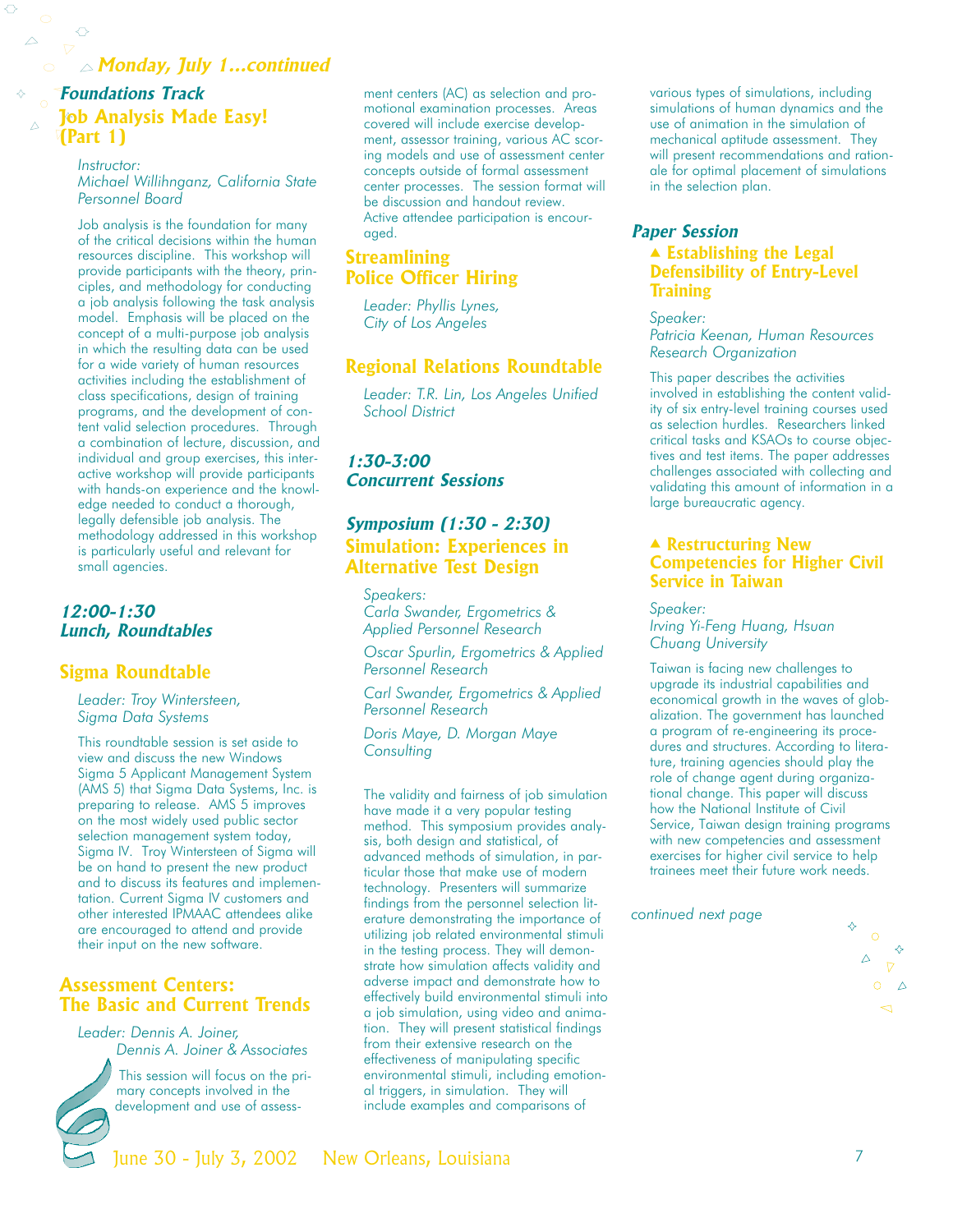#### **Monday, July 1...continued**

▲ **Development of Competencies to Support the Design of Assessment Procedures**

> *Speakers: Edward Hane, Personnel Consulting Group*

*J. Eli Fresquez, State of New Mexico*

This paper describes the design of a process for developing a set of competencies suitable as the basis for assessment instruments and applicable across diverse jobs in a large state agency. The process included literature review, job and organizational analysis, identification and definition of competencies related to job classifications, and methods for designing and validating competencybased assessment instruments.

#### **Symposium**

Ō

 $\triangle$ 

#### **Using Computerized Testing to Streamline Hiring and Certification Processes**

*Speakers: Jeanne Makiney, CPS Human Resource Services*

*Janet Fulp, CPS Human Resource Services*

*James Kuthy, Biddle Consulting Group*

Computerized testing offers many options for helping agencies streamline their hiring or certification practices. Options for computerized testing range from computerized delivery of multiple-choice questions much like those encountered in a traditional paper-and-pencil examination to work-sample tests involving computerized simulations of job tasks. This symposium will present three approaches to computerized testing with examples of how these approaches are being implemented in various agencies. The first example is a low-stakes recertification examination for Florida accountants that candidates can take online from home. The second example presents two online multiple-choice tests designed for candidates to take in a proctored environment. Currently, these tests are in a format designed to mimic existing paper-andpencil tests as closely as possible. Finally, two examples of computerized work-sample tests will be shown and discussed.

## **Foundations Track Job Analysis Made Easy! (Part 2)**

*Instructor: Michael Willinhnganz, California State Personnel Board*

#### **3:00-3:30 Break**

**3:30-5:00 Concurrent Sessions**

#### **Combined Session**

**Paper (3:30 - 4:00) Simulation Driven Structured Interviews: A Role Play Alternative**

*Speakers: John Hicks, Personnel Consultant*

*Sharon Cureton, Cureton Selection Services*

In an attempt to address the consistency issues associated with traditional roleplays, a simulation driven structured interview was developed for two jobs. Candidates were presented with a script and a set of questions to determine how they would respond to the situation. Considerations in applying this methodology to a variety of positions will also be discussed.

#### **Symposium (4:00 - 5:00) Behavioral vs. Situational Interviews: Is One Better than the Other?**

*Speakers: Chad VanIddekinge, Human Resources Research Organization*

*Jamie Donsbach, Human Resources Research Organization*

In recent years, behavioral and situational interviews have emerged as the two most popular structured interview formats. This presentation will review the recent research on these two types of interviews. Recommendations for developing and implementing structured behavioral and situational interviews will also be provided.

#### **Combined Session**

#### **Symposium (3:30 - 4:00) Workforce Planning**

*Speaker: David Dye, Booz-Allen & Hamilton, Inc.*

Strategic human resources management represents the future for the way in which human resources (HR) activities are managed and valued within organizations. One area in which HR professionals are playing a more strategic role is Workforce Planning. This session will address the following topics:

- ▲ The importance of workforce planning in today's organizations
- ▲ Workforce planning models and approaches
- ▲ Steps in Conducting a Workforce Planning Effort
- ▲ Resources and tools to help conduct your own efforts

#### **Symposium (4:00 - 5:00) An Online Employment System: The Big View**

*Speakers: Theresa Duer, County of Santa Barbara*

*Jenna Berg, OnePlanetWeb*

*Debbie Sears, County of Santa Barbara*

What is the difference between a basic online application and a true Online Employment System? The back-end! Santa Barbara County will share its experience in leveraging technology and the power of the web to demonstrate the difference that a powerful back-end can make for everyone: applicants, hiring managers, and HR staff.

We will discuss:

- ▲ Shortening the hiring cycle;
- ▲ The capture of paper applications into the same database as applications filed online, so that they can all be processed electronically;
- ▲ Quick referral of all qualified, tested, and ranked applicants to hiring departments.
- $\triangle$  Using the power of the Web to streamline internal processes, and to keep hiring departments and applicants informed.

8 26th Annual IPMAAC Conference on Professional Personnel Assessment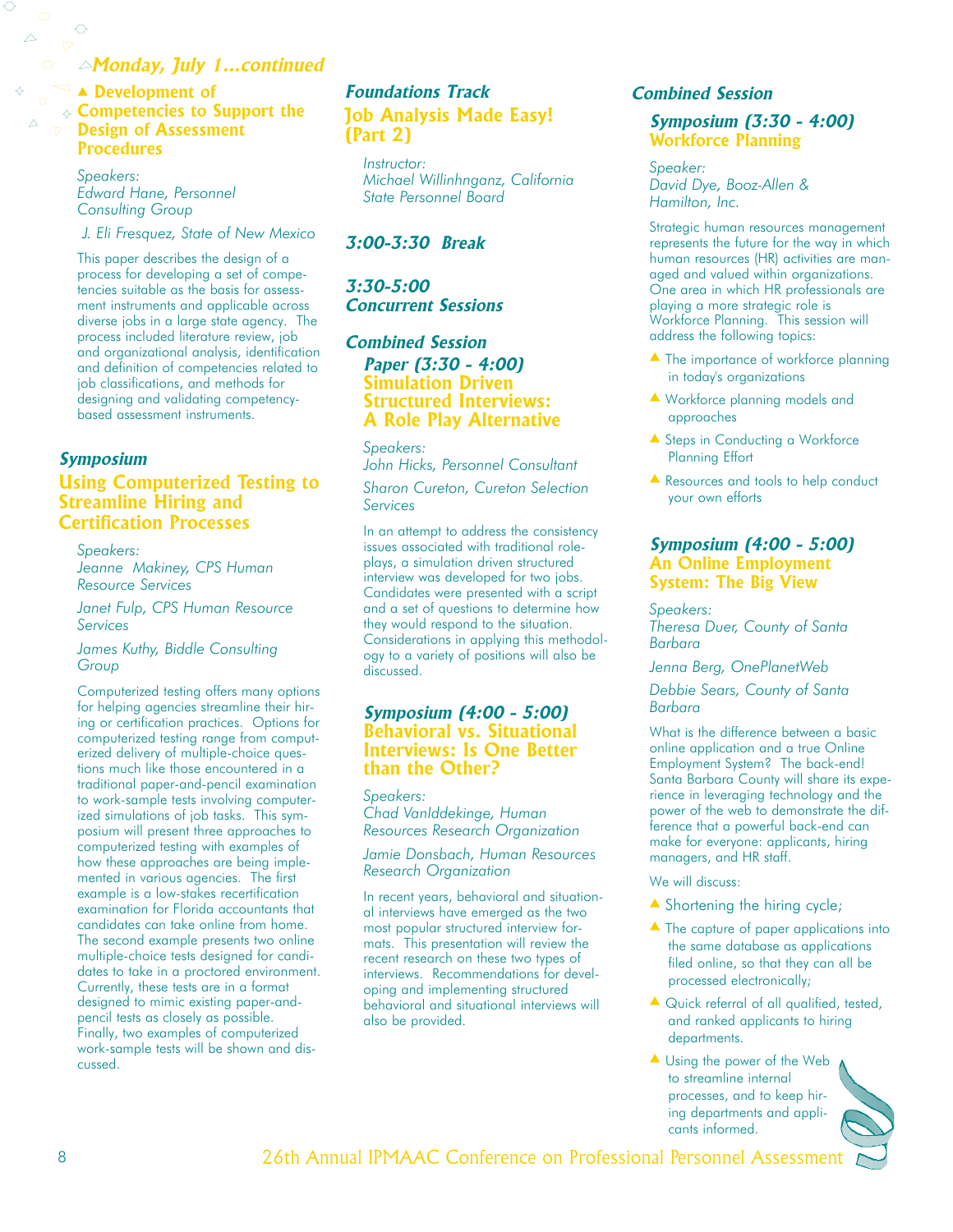## **Monday, July 1...continued**

## **Paper Session** ▲ **Individual Adaptability**

*Speakers: Robert Ployhart, George Mason University*

*Jessica Saltz, University of Maryland, David Maye, University of Maryland*

*Paul Bliese, Walter Reed Army Institute of Research*

This study develops a 40-item self-report measure of adaptable performance based on the eight-factor structure proposed by Pulakos, Arad, Donovan, and Plamondon (2000). In two samples, the measure shows good construct validity and demonstrates high criterion-related validity for leadership performance.

#### ▲ **Socially Desirable Responding**

*Speakers:*

*Lynn McFarland, George Mason University*

*Robert Ployhart, George Mason University*

*Michael Ingerick, George Mason University*

*Luciano Viera, Jr., George Mason University*

This study examines responses to social desirability (SD) scales across honest and simulated-applicant contexts using a multitrait-multioccasion factor analytic model. Results indicate that SD scales partially assess substantive personality variance. These results call into question the appropriateness and legality of using SD scales to correct personality scores in selection contexts.

#### ▲ **Motivational Differences in Generational Cohorts: A Comparison of Generation X and Baby Boomer Work-Related Motivational Factors**

*Speaker: Holly Smith, CPS Human Resources Services*

This study provides an overview of the Generation X profile as depicted by different authors, a brief summary of what is already known of Generation X employees, and a comparison of motivational factors that differentiate Generation X and Baby Boomer employees.

## **Foundations Track Practical Issues in Conducting Job Analysis Studies**

*Instructors: Jennifer French, Darany and Associates*

*Kristine Smith, Darany and Associates*

This session will provide an overview of techniques for optimizing the resources invested in job analysis by addressing technical and administrative issues that impact the efficiency and effectiveness of the process. The presenters will discuss ways to obtain organizational support, prepare participants for their role in the process, and make the most effective use of various information-gathering techniques. Discussion will also include potential pitfalls and how to deal with them.

## **6:00-10:00**

## **Fais Do Do**

Put on your dancing shoes, and prepare to listen to the Cajun band, take a dance lesson, and work up an appetite for an array of Cajun specialties, including jambalaya, catfish, muffulatas, Cajun-spiced vegetables, salads, hush puppies, and, of course, gumbo. Iced tea, soft drinks, and coffee are included, as is banana nut bread pudding, and beer and wine will be available.

Busses will depart the hotel at 6:00 p.m. for the short ride across the Mississippi River to Crown Point, LA, where the Bayou Barn is located, overlooking scenic Bayou des Families. After a lively



evening of dancin' and finger-lickin' (we'll even have crayfish if they're available), buses will return to the hotel at 10:00 p.m.

Cost to attend the Fais Do Do is \$40 per person. Please list the event on your conference registration form.



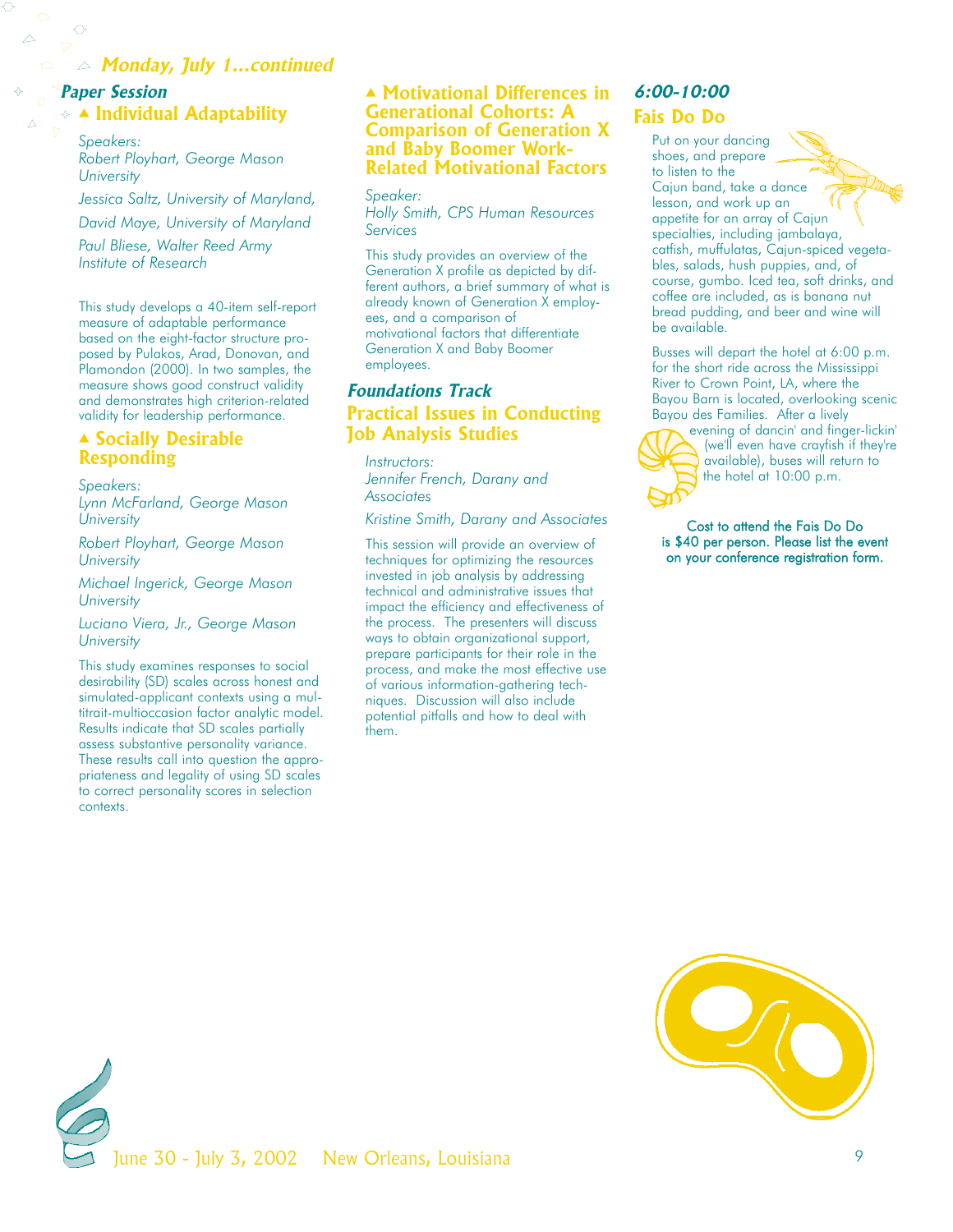# **Tuesday, July 2**

**8:30-10:00 Concurrent Sessions**

## **Tutorial Will They Wig Out? The Prediction of Workplace Violence**

*Instructor: Harry Brull, Personnel Decisions International*

As the events of September 11 demonstrated, the disruption of daily routine can happen dramatically and without warning. In this case, the threat was external. However, just as employees are responsible for a disproportionate volume of theft, co-workers perpetrate much of the violence in the workplace. The presentation will draw upon research conducted for the Nuclear Regulatory Commission as well as what is known regarding the antecedents of violent behavior. Both a theoretical model and practical tools will be presented to help organizations identify job applicants who show a propensity toward violent behavior. Particular attention will be paid toward assessment tools, which show promise in this area, along with practical and legal constraints to this task. Finally, findings from the work with the nuclear industry will demonstrate how supervisors on the job can be alert to signs of impending difficulty and take action prior to a catastrophic event.

## **Paper Session** ▲ **The OSPRE Police Promotion System**

*Speaker: Charles Eyre, Centrex Examinations & Assessment*

The Objective Structured Performance Related Examination (OSPRE™) is the police assessment system for officers seeking promotion to the ranks of sergeant and inspector in England, Wales & Northern Ireland. The system consists of two stages; a multiple choice job knowledge test (assessing 10,000 candidates per year), and an assessment centre, comprising seven, five-minute role-acted work sample exercises (attended by approximately 5,000 candidates per year).

The speaker will outline the structured programme used to develop, validate and deliver the OSPRE™ assessment instruments. Recent innovations in the OSPRE™ system will also be described, which have helped to overcome the challenges of delivering objective work sample exercises to large numbers of candidates.

#### ▲ **Sex Differences in Assessment Centre Performance**

*Speakers:* 

*Susan Hartley, Centrex Examinations & Assessment*

*Karen Stevenson, National Police Training (UK)*

This research explored sex differences in performance in the OSPRE™ police promotion assessment centre. The hypotheses explored the effects of academic attainment, cognitive ability, exercise style, preparation and motivation on assessment centre performance. 161 participants completed questionnaires, preparation diaries and psychometric tests. The findings of the study are presented.

#### ▲ **Utilizing Non-Assessment Personnel Assessors: Training Others in the Art of Assessment**

*Speakers: Julia McElreath, US Immigration and Naturalization Service*

*Lisa Malik, US Immigration and Naturalization Service*

*J. Anthony Bayless, US Immigration and Naturalization Service*

This paper presentation will discuss the practice of training non-assessment personnel to serve as the implementation and evaluation staff for selection instruments. The discussion will focus on the critical elements to include in training and how to evaluate the success of the assessment process.

## **Paper Session**

▲ **Kicking and Screaming into the New Millennium: Using a Web-Based Vacancy Posting Network to Streamline Recruiting Practices at the Louisiana State Department of Civil Service**

*Speaker: Amy Tompkins, Louisiana State Department of Civil Service*

Using information technology, we have replaced our slow and costly method of announcing infrequent job vacancies on paper with an Internet database of job openings. We are in the process of overcoming our customers' initial concerns and expanding the benefits of this posting network to all users, furthering this Department's decentralization of human resources functions.

#### ▲ **Effects of Frequency of Communication, Recruitment Length, and Testing Procedures on Candidates' Perceptions of the Recruitment Process and the Likelihood of Accepting a Job Offer**

*Speakers: Shellie Anderson, CPS Human Resource Services*

*Hedy Dehghan, CPS Human Resource Services*

*Vicki Quintero, CPS Human Resource Services*

Candidates in social service recruitments will be asked their perceptions of recruitment and testing procedures. Frequency of written communication and recruitment length is expected to affect candidates' perceptions such that those receiving frequent communication will have more favorable impressions of the recruitment process than those receiving very little communication from the hiring agency.

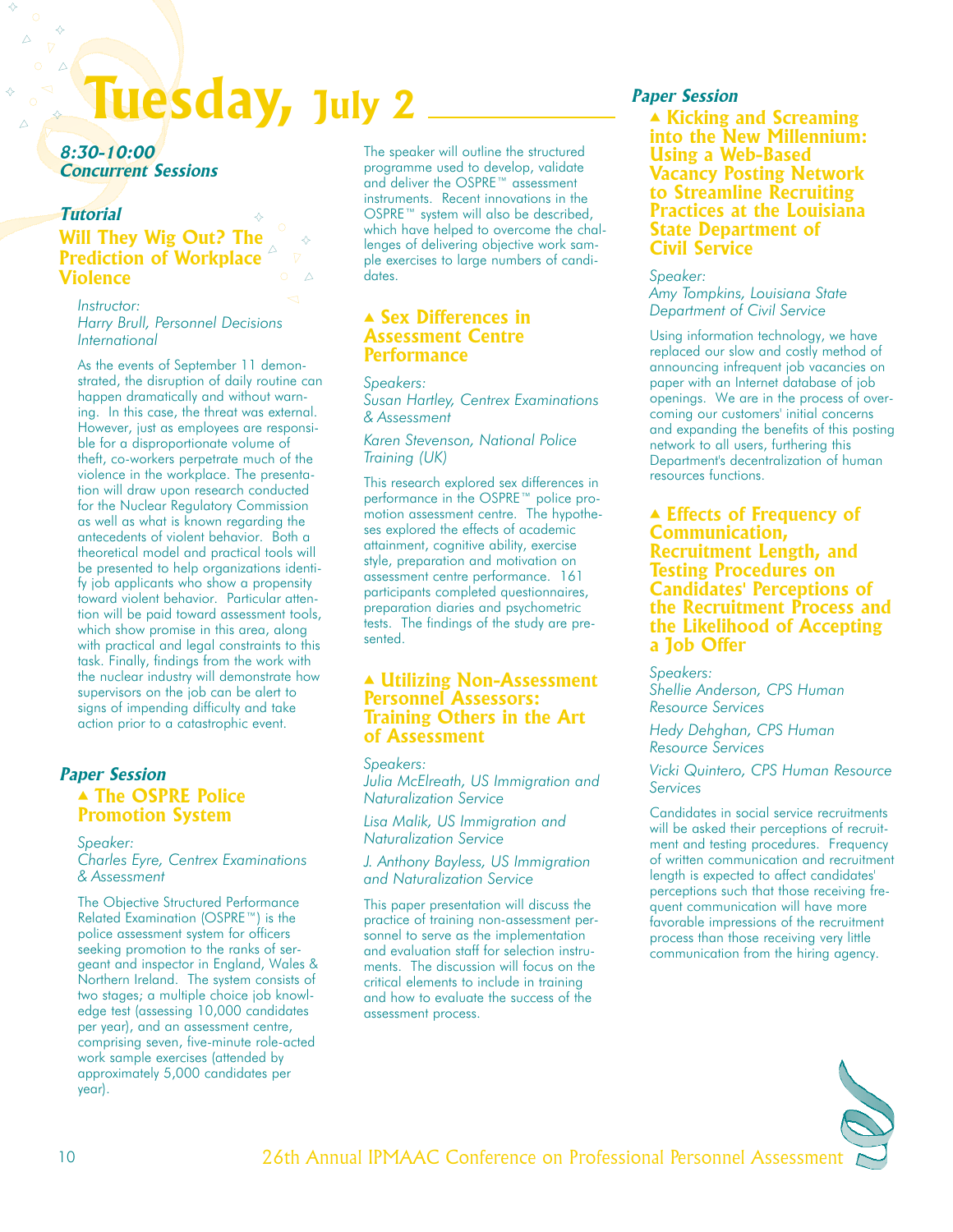## **Tuesday, July 2...continued**

## ▲ **Candidate Communication**

*Speakers: Janet Fulp, CPS Human Resource Services*

*Nancy McCurry, CPS Human Resource Services*

 $\Delta^+$ 

From initial candidate contact through sending out result notices, CPS will share with you 65 years of experience to help you establish effective candidate communication. This comprehensive discussion on candidate prep guides, scheduling notices, oral instructions and result notices will ensure improvement of your candidate communication process.

## **Foundations Track From Blueprints to Scantrons: Developing a Multiple-Choice Test (Part 1)**

*Instructors: Lori Boyd, Human Resources Research Organization*

*Maggie Collins, Human Resources Research Organization*

Knowledge based multiple-choice tests are common for certification, licensure, selection, and promotion in both the private and public sectors. As testing programs emerge, more and more HR personnel and job incumbents are required to serve as program administrators and subject matter experts. This tutorial will provide participants with an explanation of the steps involved in the development of a multiple-choice test. The topics covered in this session include working with subject matter experts, test blueprints, item writing, content validity, item banking, pilot testing, item-statistics, and cutscore setting.

## **10:00-10:30 Break**

#### **10:30-12:00 Concurrent Sessions**

#### **Symposium**

## **Legal Updates re Pertinent Labor and Employment Matters**

*Speaker: Ines Vargas Fraenkel, Oakland City Attorney's Office*

This symposium will provide brief updates on the latest legal developments re key issues involving testing and selection, as well as labor and employment generally. Included will be an update on the saga of the case Zottola vs. City of Oakland (disparate impact and treatment case brought by a Caucasian male) about which a presentation was made at the last IPMAAC Annual Conference, as it has recently proceeded through the 9th Circuit Court of Appeals.

## **Tutorial Emotional Intelligence: Assessment and Use**

*Instructor: Stephen Brock, Human Capital Development*

This tutorial will introduce the participants to each of the three predominate models of emotional intelligence and two tools, the BarOn EQi and the EQ Map, as demonstrations for the assessing of emotional intelligence. These will then be linked to the Five Factor Personality model that is widely used in organizations today for selection and training. Interactive activities will include participants creating a personality trait profile around the emotional intelligence requirements for a specific leadership position as well as discussion of case studies of individuals whose emotional intelligence was identified as a key area of limitation in their work roles.

#### **Paper Session** ▲ **Paramedic and Firefighting Testing for a Consortium of Agencies**

*Speakers: Kathy Tinios, CPS Human Resource Services*

*Janet Fulp, CPS Human Resource Services*

This presentation will discuss a Paramedic and Firefighter Registry consortium located in California whose agencies have joined resources to reduce the costs associated with recruitment and testing. There are many options public agencies have to select from when searching for firefighter test materials. However, no matter which test an agency uses, there are practical considerations for recruiting and processing candidates, selecting an appropriate written and physical agility test site, and reporting candidate results. This presentation will provide relevant and practical tips and techniques for processing a large number of candidates through a written and physical agility test process. After attending this presentation, participants can expect a better understanding of the consortium testing process and effective test administration methods. A question and answer period will be provided and participants are encouraged to bring in consortium and/or test administration challenges they are currently faced with.

#### ▲ **Written Test or Structured Interview: Which is Best for Selecting Entry Law Enforcement Candidates?**

*Speakers: Vicki Quintero, CSP Human Resources Services*

*Daryl Look, City of Oakland Office of Personnel Department*

*Vince MacManus, CPS Human Resources Services*

The results of a study conducted to assess written examination and oral board interview scores with regard to their criterionrelated validity in predicting performance in the City's police cadet academy will be discussed. The focus will be placed on the practical implications of the findings as opposed to a highly technical, theoretically based presentation.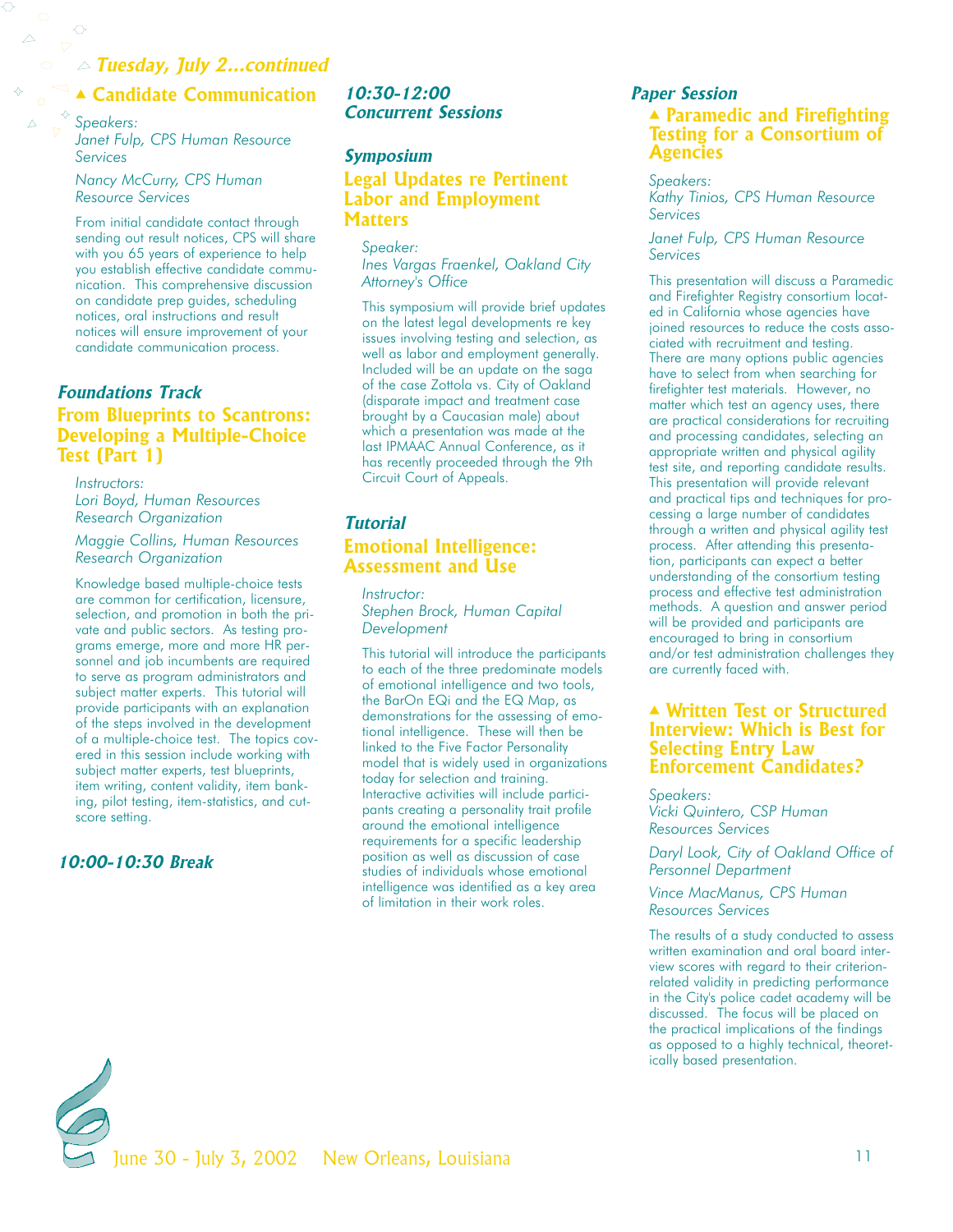## **Tuesday, July 2...continued**

## **Foundations Track**

♦

 $\Delta^+$ 

**From Blueprints to Scantrons: Developing a Multiple-Choice Test (Part 2)**

*Instructors: Lori Boyd, Human Resources Research Organization*

*Maggie Collins, Human Resources Research Organization*

**12:00-2:00 Awards Luncheon, Business Meeting**

**2:00-3:30 Concurrent Sessions**

### **Presentations from Award Winners**

- ▲ *Student Paper Award Winner*
- ▲ *Innovations in Assessment Award Winner(s)*

#### **Symposium**

## **When the Cookie Cutter Doesn't Cut It: Varying Your Job Analysis Strategy**

*Speakers: Kathy Tinios, CPS Human Resource Services*

*Patricia Young, CPS Human Resource Services*

*Howard Fortson, CPS Human Resource Services*

Human Resource (HR) professionals have many options for conducting job analysis studies. HR professionals must make a variety of decisions depending on the goal or scope of the project, practical constraints (e.g, time and money), incumbent population and availability of subject matter experts. Many job analysts find that one standard methodology may not be effective in all situations. This symposium will present the CPS job analysis methodology applied in multiple job analysis studies. Each job analysis study was based on the same basic model, but the path taken in each study was sometimes as different as the jobs themselves. Each study that will be presented demonstrates unique and often creative solutions that may assist other HR professionals in their quest to perform quality job analysis studies. Methodology presented in this symposium resulted in increased study response rates, costeffective data collection and high client satisfaction. An opportunity for questions and answers will be provided so attendees are encouraged to bring their unique job analysis study challenges for discussion.

#### **Paper Session**

#### ▲ **Improving Role Play Consistency from Beginning to End**

*Speakers: Cami Hacker, Montgomery City-County Personnel*

*Mark Willis, Montgomery City-County Personnel*

The issue of consistency is a major concern for test developers administering role-play exercises. This paper describes practical, applied techniques that have been used to improve consistency for a variety of jobs. These techniques have been applied to script development, role player selection and training, and exercise administration.

#### ▲ **Assessors as Roleplayers: Consider the Possibilities**

*Speaker: Bruce Davey, Bruce Davey Associates*

This presentation describes a role-playing model which uses three assessors who all serve as role players as well as raters. This permits a wider variety of exercises with richer interactions (staff meetings, community meetings, media briefings, etc.). The presentation explains how to effectively use assessors in this dual role.

#### ▲ **Contrasting Role Plays to Video Simulations**

#### *Speaker:*

*Rick Carter, City of New Orleans Civil Service Department*

This paper will discuss video-based simulations as an alternate to role-play simulations. How to begin using video-based simulations, as well as their advantages and disadvantages are discussed.

## **Foundations Track Item Analysis Made Fun and Easy**

*Instructor: Michael Willinhnganz, California State Personnel Board* 

This tutorial will focus exclusively on item analysis data for dichotomously scored multiple-choice items. Through a combination of lecture, discussion, and handson interactive exercises, this tutorial will introduce participants to issues and concepts related to item discrimination, the interpretation of item analysis data, and the use of item analysis information to improve individual test items as well as the test as a whole. The session promises to take the mystery out of item analysis data!

#### **3:30-4:00 Break**

## **4:00-5:30 General Session** Sponsored by WRIPAC **Competency Modeling: Mirror Into the 21st Century Workplace - or Just Smoke?**

*Speaker:* 

*Kenneth Pearlman, Retired, Lucent Technologies*

This presentation will provide a practitioner's perspective on the controversy, touching on selected aspects of the work of the SIOP Job Analysis and Competency Modeling Task Force and taking a critical look at both the claimed strengths and the perceived limitations of competency modeling in contemporary organizations, particularly in comparison to more conventional approaches to job analysis and against the backdrop of rapidly changing characteristics of both workers and workplaces. It will attempt to draw out some relevant principles or lessons for practice for those using or contemplating the use of competency modeling or competency-based applications in their own organizations.

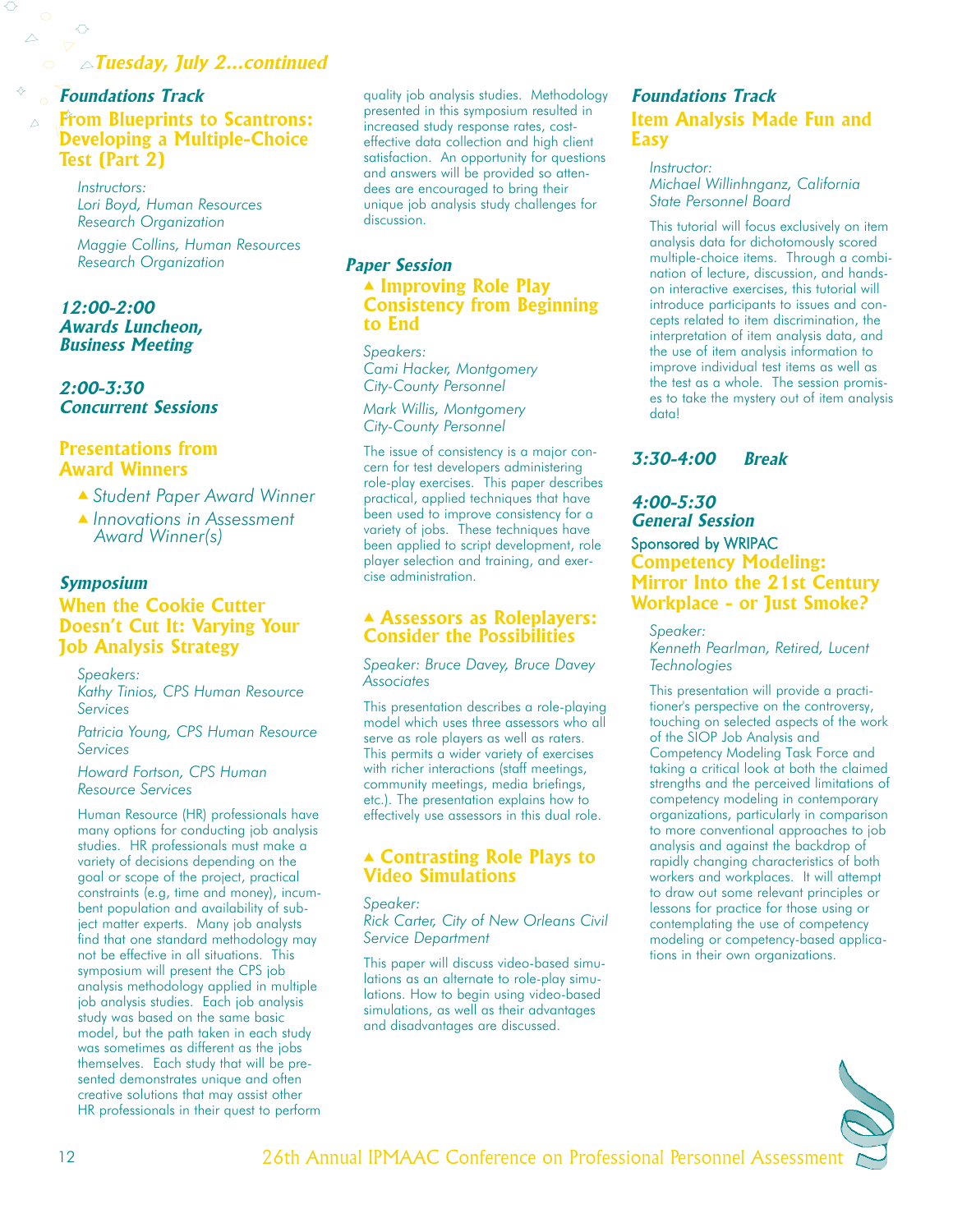## **6:00-8:00 WRIPAC Sponsored Reception**

the conference hotel.

Thanks to the generous support of the Western Region Intergovernmental Personnel Association, you are invited to a Social Hour 6:00 - 8:00 p.m. in lovely Tara's Courtyard at O'Flaherty's Irish Channel Centre and Pub. Hors d'oeuvres will be provided, and your choice of beverages will be available. So please plan to start your evening with WRIPAC at O'Flaherty's, in the French Quarter just a short walk from



# **Wednesday, July 3**

**8:30-10:00 Concurrent Sessions**

#### **Symposium**

## **Developing Defensible Written Test Question: Art, Science, and Some Guidelines**

*Speakers: Joel Wiesen, Applied Personnel Research*

*Ilene Gast, US Immigration & Naturalization Service*

*David Hamill, US Immigration & Naturalization Service*

Written tests are widely used in our society, including in employment settings where they can form the basis for high stakes decisions such as selections for a job or a promotion. There is also considerable distrust of written tests. Sometimes individual test questions are criticized as irrelevant or faulty, and sometimes this criticism is valid. In this symposium three seasoned practitioners share their experiences and suggest spe-

cific steps to create and evaluate written test questions which are of high quality: valid, reliable, and

culturally fair. Emphasis will be given toward the technical review and analysis of multiple-choice items, with special emphasis on developing and evaluating culturally neutral test questions. The goal of this symposium is to provide information that will allow the attendees to improve both the quality and acceptance of tests they may select or develop. Numerous real-life illustrations will be presented to help keep the discussion applied in orientation.

## **Symposium Breaking Away from Traditional Data Collection Methods**

*Speakers: Jeanne Makiney, CPS Human Resources Service*

*Jamie Donsbach, Human Resources Research Organization*

*Deborah Ford, CPS Human Resources Services*

*Tara Ricci, Office of Personnel Management*

*Kathy Tinios, CPS Human Resources Services*

*Patricia Young, CPS Human Resources Services*

*Lisa Kobe, CPS Human Resources Services*

As Information Technology becomes more accessible, numerous researchers and practitioners are considering replacing traditional paper-and-pencil methods with automated data collection systems. Various authors have shown that computerized administration offers several advantages over paper-and-pencil administrations including, greater flexibility, less expense and administration speed. This symposium will focus on a variety of automated data collection methods and will discuss several implications of this choice including development cost and effort, user acceptance, and differences and similarities in conclusions reached using data from these two modes of administration. Examples of automated survey delivery using commonly available Microsoft Office products as well as software designed specifically for online survey development and delivery will be provided.

*continued next page*

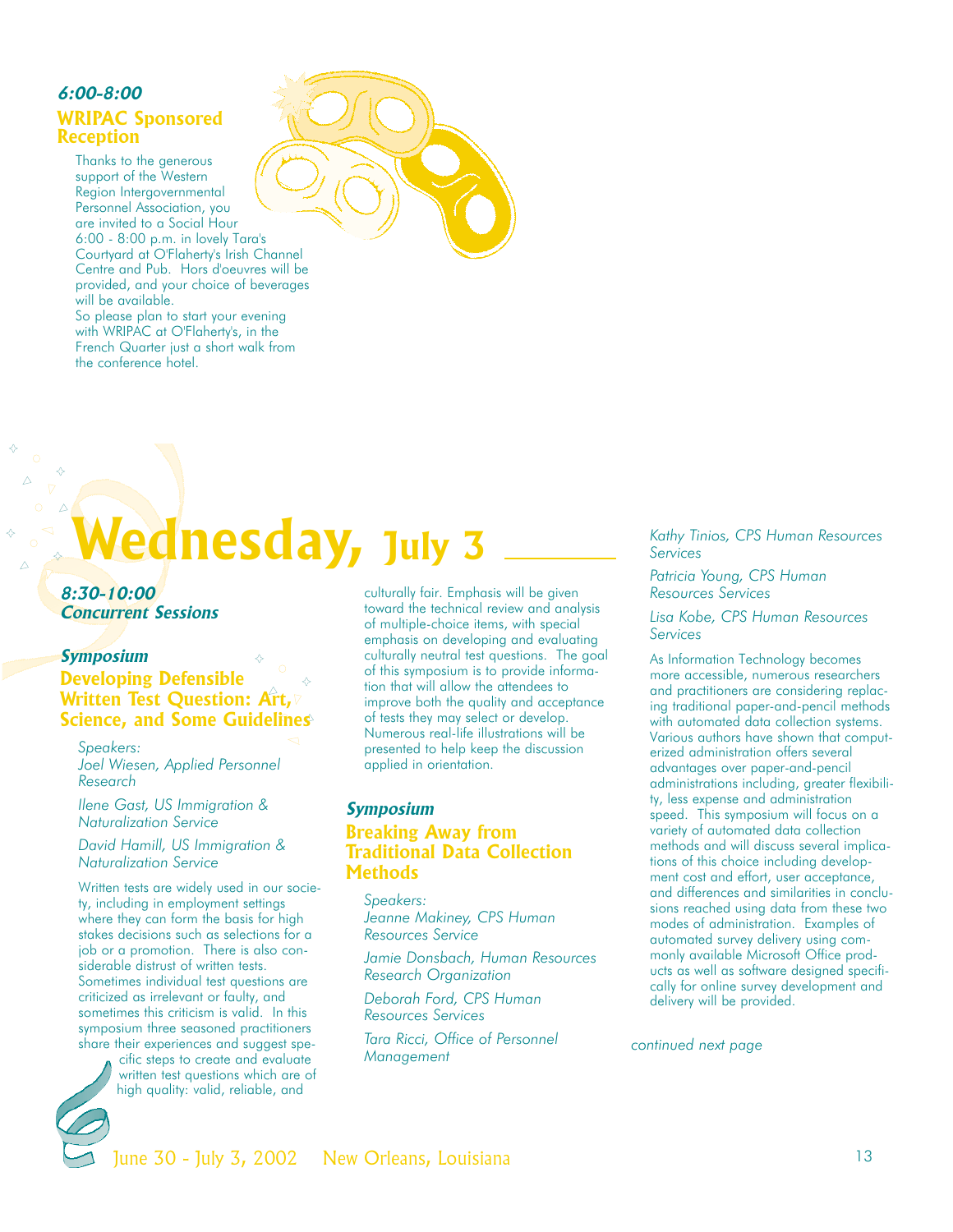#### **Combined Session**

 $\Diamond$ 

#### **Discussion (8:30 - 9:00) Principles for the Validation and Use of Personnel Selection Procedures**

*Speaker: Donna L. Denning, City of Los Angeles*

The Society for Industrial and Organizational Psychology (SIOP) has initiated an effort to revise its 1987 Principles for the Validation and Use of Personnel Selection Procedures. The purpose of this revision is to ensure continued consistency of these Principles with the revised joint APA, AERA, NCME Standards for Educational and Psychological Testing and to reflect current scientific knowledge and emerging issues. To accomplish this task, SIOP created a 12-member ad hoc task force, assembled an advisory panel, solicited comment from its Executive Committee, and made the complete draft document available to all members of the organization for review and comment. This twoyear process is nearing an end, and, in this session, a member of the task force will discuss both the process and the substance of this revision.

#### **Tutorial (9:00 - 10:00)**

**Techniques for Improving the Fairness of Large-Sample Selection Processes Requiring Multiple Rater Panels**

*Instructors: Matthew Gruver, CPS Human Resource Services*

*Jack Clancy, Jack Clancy and Associates*

*Vince MacManus, CPS Human Resource Services*

The purpose of this tutorial is to describe procedures for conducting assessment processes in settings where the probability of grievances or legal challenges is high. The presentation will summarize frequently encountered issues associated with panel-based assessment scoring, and procedures for addressing these issues will be recommended. These procedures will be presented using methods developed for actual assessment projects conducted in situations where there has been a history of candidate distrust and litigation in connection with prior examinations. The tutorial will emphasize techniques for reducing the effects of rater errors in the scoring process. To accomplish this, program attendees will participate in an interactive discussion where they will gain first-hand experience with the recommended procedures. Participants will receive detailed information for designing, conducting, and scoring panel-based assessment exercises that can later assist them in their own agency's examination processes.

### **10:00-10:30 Break**

### **10:30-12:00 Concurrent Sessions**

#### **Paper Session** ▲ **Reduction of**

**Occupational Injuries**

*Speaker: Deborah L. Gebhardt, Human Performance Systems, Inc.*

Occupational injuries are costly to an organization in terms of lost time from work, overtime, and medical, administrative, and settlement costs. Private, public, and military sector organizations are continually implementing programs targeted at reducing worker compensation costs. However, in most instances organizations are unable to empirically demonstrate the efficacy of their proposed interventions. This presentation will address interventions used to reduce injuries, organizational costs, and lost time from work in physically demanding jobs. Several types of interventions (e.g., pre-employment screening, equipment modification) will be discussed. The studies to be reviewed will use utility analysis and compare workers hired after completion of preemployment physical testing with control groups who were not pre-screened. The impact of the interventions on the organizations will be discussed.

#### ▲ **The PCBS: A Quantified, Public Safety Candidate Background Self-Report Instrument**

*Speaker: Joel Wiesen, Applied Personnel Research*

Describes development of the Police Candidate Self-Report Survey, a quantified pre-employment instrument capable of psychometric evaluation. Its 10 scales include: Risk Taking, Unusual Finances, and Work Habits. Test Reliability will be reported. The PCBS can contribute to the efficiency and effectiveness of the employment interview, background investigation, and psychological screening.

#### ▲ **The Development of Pre-employment Psychological Screening Guidelines for California Peace Officers**

*Speaker: Shelley Weiss Spilberg, California Commission on POST*

A current project of the California Commission on Peace Officer Standards and Training (POST) to revise its psychological screening procedures and criteria will be discussed in this session. The multiple (and sometimes conflicting) goals of the project will be outlined, such as increasing standardization while retaining the individualized, clinical nature of the screening; creating lawful procedures and criteria despite emergent, poorly-defined statutes and regulations; and basing the revised protocols on the actual psychological requirements and job demands concurrent with sweeping changes occurring in the professional as a result of the ongoing shift to community-oriented policing. The steps of the project will be discussed, including (and especially) the large-scale meta-analysis of noncognitive predictors of peace officer behavior conducted by Drs. Deniz Ones and Vish Viswesvaran for this effort. As this is a currently ongoing project, attendees will be invited to provide feedback and input and discuss their own related efforts.

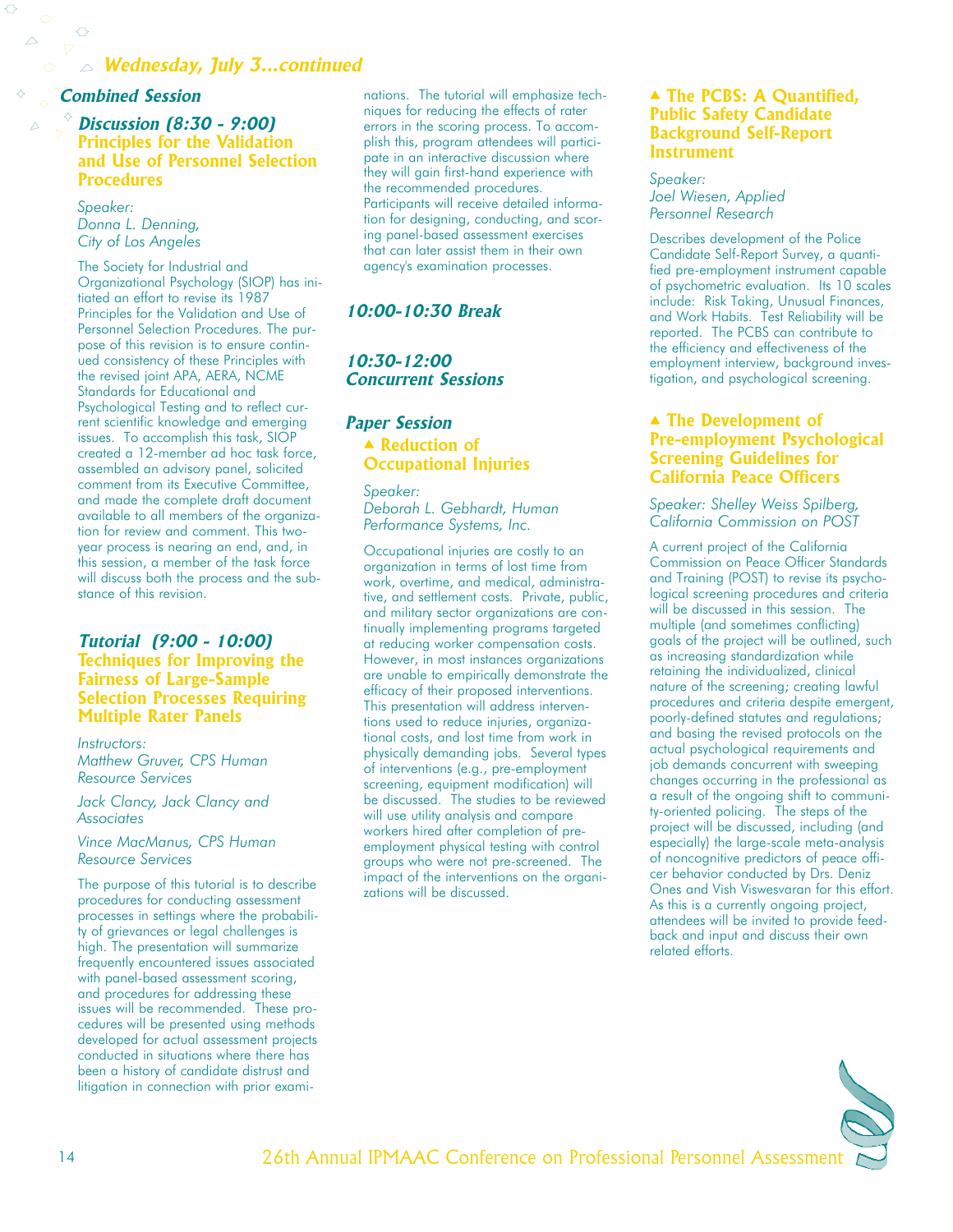## **Wednesday, July 3...continued**

#### **Combined Session**

#### **Paper (10:30 - 11:00) The Use of Educational Requirements for Employee Selection: Validity and Adverse Impact**

#### *Speaker:*

Ō

*Mike Aamodt, Radford University*

Does education predict employee performance? Will the use of education result in adverse impact? This presentation will discuss the use of education requirements for employee selection by reviewing published meta-analyses and presenting new data on validity and adverse impact.

#### **Symposium (11:00 - 12:00) Experience is the Best Teacher: Workforce Planning at the Ground Level**

*Speakers: Anne Soileau, Louisiana State Department of Civil Service*

*Amy Bateman, Louisiana State Department of Civil Service*

*Dwuena Wyre, Louisiana State Department of Civil Service*

#### *Jamie Lewis, Louisiana State Department of Civil Service*

The Louisiana Department of State Civil Service shares its workforce planning tools, such as the Agency Workforce Profile, and provides first-hand experiences of implementing succession planning pilot programs in two Louisiana State agencies. Participants will receive information on the do's and don'ts when implementing a succession plan for an organization, the steps involved in succession planning, the tools to assess skill gaps, and the lessons learned in a mentoring program. This presentation teaches public sector professionals how to build on what they have to create a succession plan. In general, the purpose of this presentation is to communicate the need for succession planning and to provide experienced accounts on how to determine what works best for your organization.

## **Foundations Track Developing Interview Content: What was the Question?**

*Instructors: Howard Fortson, CPS Human Resource Services*

*Lisa Kobe, CPS Human Resource Services*

*Deborah Ford, CPS Human Resource Services*

Training courses regarding interviewing that are offered to human resource professionals are primarily focused on how to administer interviews. Seldom covered in these courses is how to write interview questions. Although correct administration procedures are important, the creation of high quality interview questions is vital to the reliability and validity of the selection process. In this tutorial, the audience will be introduced to the critical incident method of interview question generation. Attendees will be guided through critical incident writing and shown how to transform critical incidents into interview questions. The tutorial will also address the development of behaviorally anchored rating scales to be used with the newly developed interview questions. Participants will be led through an exercise in which they use one of the previously created questions as a prompt to develop three levels of behavioral anchors. The group will then discuss issues related to scoring and the consensus process.

#### **Paper Session (11:00-12:00)** ▲ **Pink Triangles: Perceived Workplace Discrimination Against Gay and Lesbian Employees**

*Speaker: John M. Cornwell, Loyola University*

A national sample of 534 gay and lesbian employees was used to test a model of the causes and outcomes of perceived workplace discrimination against gay and lesbian employees. The effects of legislation, organizational policies and practices, work group composition, and disclosure of sexual orientation on discrimination, as well as the effects of perceived discrimination on employee attitudes, turnover intention, and organizational outcomes such as salary and promotions, were investigated. Conclusions and recommendations are made regarding the need for organizations to provide a climate that discourages discrimination and methods that seem to establish such a climate.

#### ▲ **Case Study of a Consent Decree**

*Speaker: Phyllis M. Lynes, City of Los Angeles*

A discrimination lawsuit based on sexual orientation, which was filed by a Sergeant in the Los Angeles Police Department, and the resultant settlement agreement entered into by the City in 1993, will be described. The City's experience administering the agreement and its impact on City recruitment for all City positions and overall City discrimination complaint policies and procedures will be discussed as well as its specific impact on procedures for the selection and training of Police Officers.

#### **12:00-1:30 Lunch, Roundtables**

## **Program Committee Meeting for Baltimore 2003**

## **Test Administration and Security**

*Leader: Janet Fulp, CPS Human Resource Services*

#### **Competency Modeling**

*Leader: Michelle Collins, HR Development Consulting*

#### **Managing a Wesite**

*Leader: Bill Waldron, Tampa Electric Company and IPMAAC Website Webmaster*

*continued next page*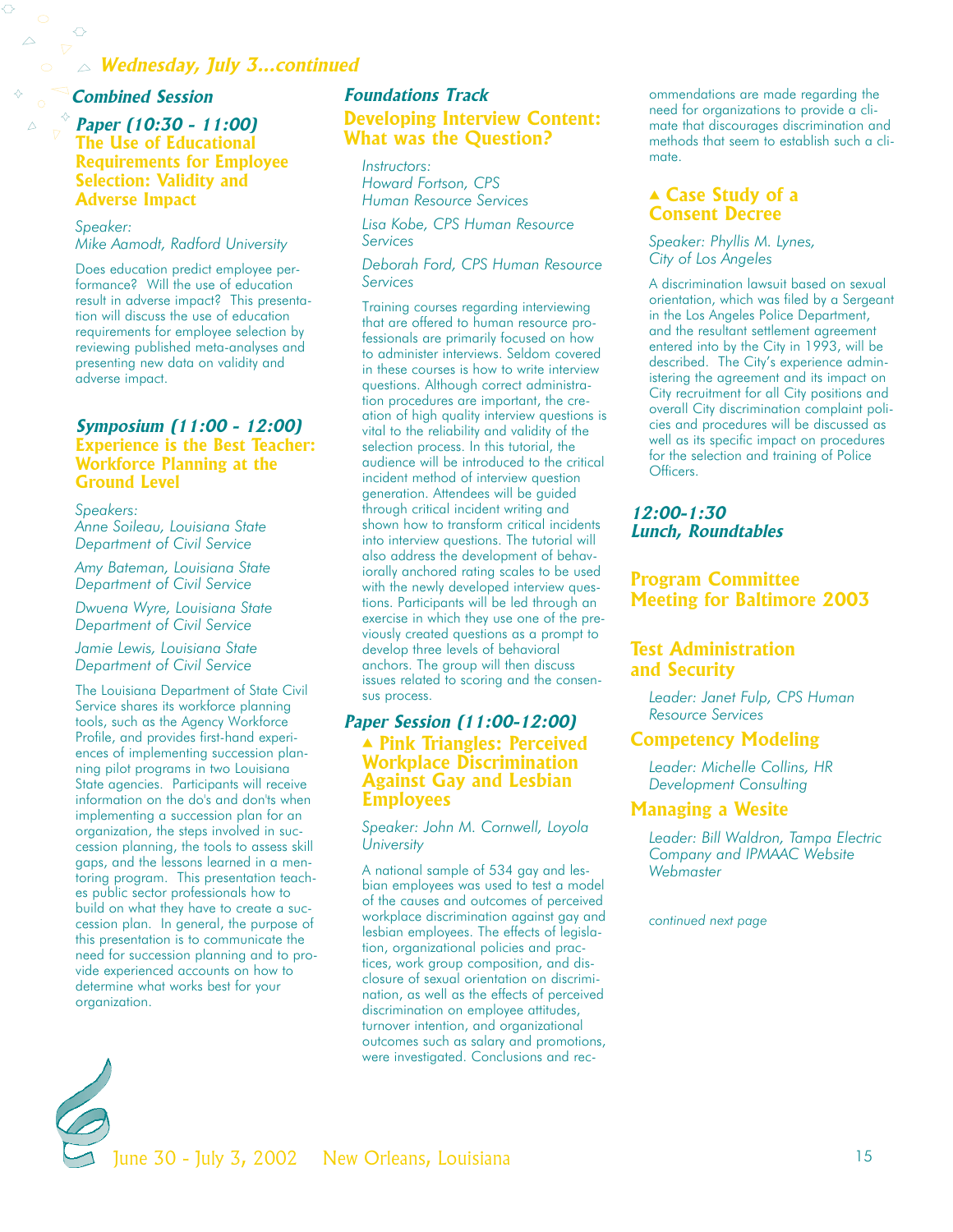## **Wednesday, July 3...continued**

## **1:30-4:30 Presidential Forum Employment Testing: Prospects in a Post-Affirmative Action World**

*Chair: Donna L. Denning, IPMAAC President*

*Presenters: David A. Kravitz, George Mason University*

*Robert E. Ployhart, George Mason University*

*Keith M. Pyburn, McCalla, Thompson, Pyburn, Hymowitz, and Shapiro*

The theme of this forum was inspired by what has already become a landmark publication within the field of industrial/organizational psychology, the April, 2001, American Psychologist article entitled "High-Stakes Testing in Employment, Credentialing, and Higher Education: Prospects in a Post-Affirmative Action World" (Vol. 16, No. 4, pp.302- 318) by Paul R. Sackett, Neal Schmitt, Jill E. Ellingson, and Melissa B. Kabin.

In this article, the authors present a comprehensive review of the difficult choices test users must make when trying to optimize both diversity and performance outcomes and provide strategies to assist in making these choices. Using the article as a point of departure, the presenters will discuss affirmative action, employment testing, and legal implications.

David A. Kravitz, one of the most prolific researchers within psychology on the subject of affirmative action, will provide an overview of affirmative action, including an historical perspective, its current and possible future status, and relevant research results. Robert E. Ployhart will present the results of his research team's review and analysis of adverse impact in employment testing and possible means of ameliorating such impact. And, as the final speaker, Keith M. Pyburn will discuss the current legal environment as it relates to these issues.

# **What is IPMAAC?**

Formed in 1976 as a section of the International Personnel Management Association (IPMA), the IPMA Assessment Council or "IPMAAC" is the leading organization in the field of employee selection and assessment. IPMAAC's 600+ members include personnel directors and managers, staffing specialists, organizational performance managers, management consultants, psychologists, attorneys, academic faculty, and students, actively engaged in applications, research and training in personnel assessment in both the public and private sectors. IPMAAC interests and activities cover the full range of assessment methods and applications, from the use of personnel tests and interviews for employee selection to measurement of the productivity of organizations. IPMAAC's Annual Conference showcases state of the art information on trends, techniques and technologies for using and applying assessment methods.



♦

 $\triangle$ 

 $\Delta$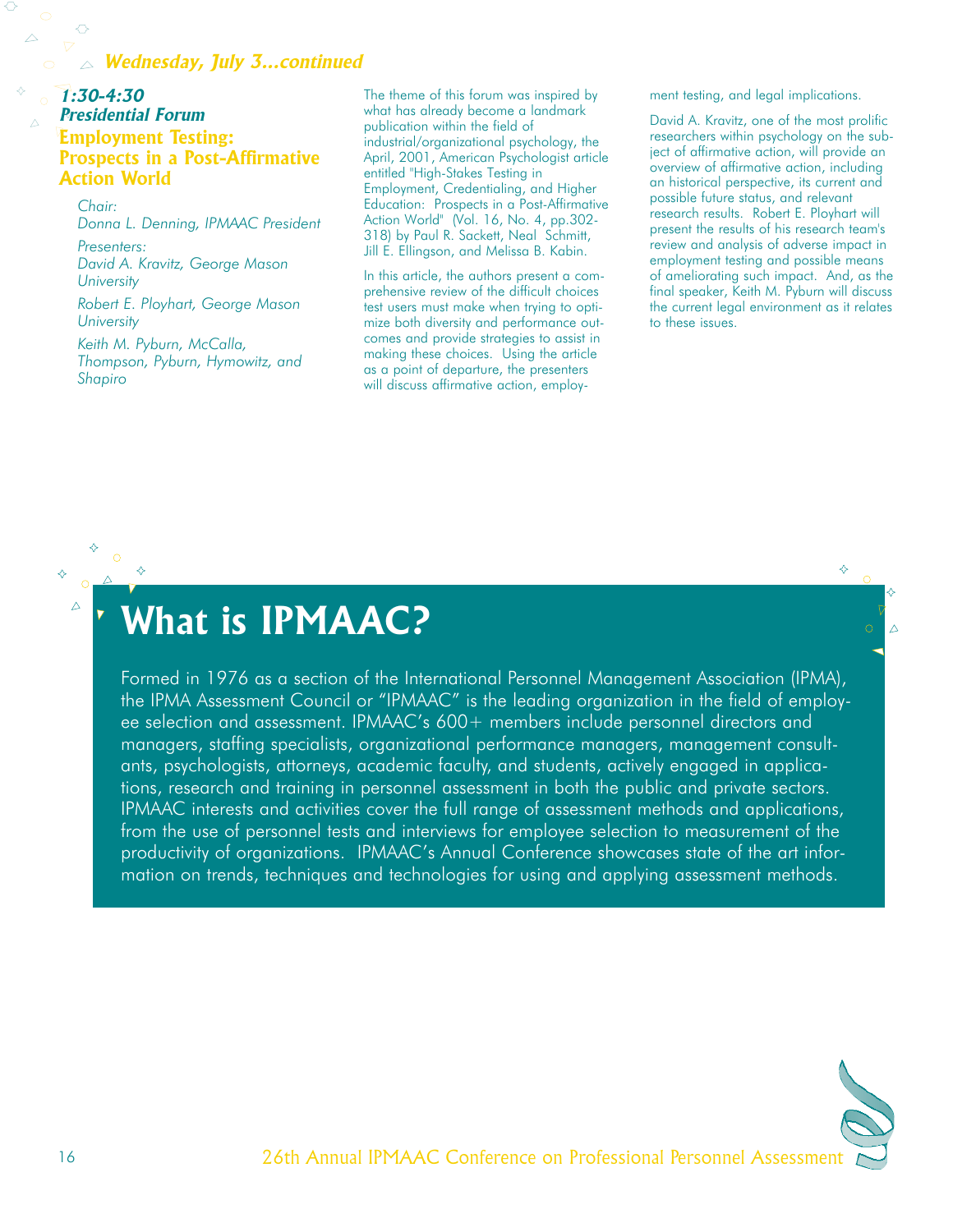# **Conference Registration Form**

♦

♦

 $\Delta$ 

 $\triangle$ 

## **2002 IPMA Assessment Council Conference, June 30- July 3 — New Orleans, LA**

| Please print all information                                                                                                                              |                                                                                                                                                                                                                                |                                       |  |  |
|-----------------------------------------------------------------------------------------------------------------------------------------------------------|--------------------------------------------------------------------------------------------------------------------------------------------------------------------------------------------------------------------------------|---------------------------------------|--|--|
|                                                                                                                                                           | Name Mumber (2008) Member Alumber (2009) Member (2009) Member (2009) Member (2009) Member (2009) Member (2009) Member (2009) Member (2009) Member (2009) Member (2009) Member (2009) Member (2009) Member (2009) Member (2009) |                                       |  |  |
|                                                                                                                                                           | Title the state of the state of the state of the state of the state of the state of the state of the state of the state of the state of the state of the state of the state of the state of the state of the state of the stat |                                       |  |  |
|                                                                                                                                                           |                                                                                                                                                                                                                                |                                       |  |  |
| <b>Address</b>                                                                                                                                            |                                                                                                                                                                                                                                |                                       |  |  |
|                                                                                                                                                           |                                                                                                                                                                                                                                |                                       |  |  |
|                                                                                                                                                           |                                                                                                                                                                                                                                |                                       |  |  |
| Email                                                                                                                                                     | <u> 1989 - Andrea Stadt Britain, amerikan bestean ingilang di sebagai personal di sebagai personal di sebagai pe</u>                                                                                                           |                                       |  |  |
|                                                                                                                                                           | Please describe any special accommodation you require to fully participate in the conference.                                                                                                                                  |                                       |  |  |
| <b>Membership Status</b>                                                                                                                                  | <b>First Time Conference Attendee</b>                                                                                                                                                                                          |                                       |  |  |
| Member of IPMAAC                                                                                                                                          | Nonmember of IPMA/IPMAAC                                                                                                                                                                                                       |                                       |  |  |
| Individual IPMA Member or Employee of<br><b>IPMA Agency Member</b>                                                                                        | Student Member of IPMA/IPMAAC (must be<br>full-time undergraduate or graduate student)                                                                                                                                         |                                       |  |  |
| <b>Registration Information</b>                                                                                                                           |                                                                                                                                                                                                                                |                                       |  |  |
| <b>Full Conference Registration</b>                                                                                                                       |                                                                                                                                                                                                                                |                                       |  |  |
| One Day Registration: Sun Mon Tue Ned<br>Student Membership Fee, if not currently a Student member                                                        |                                                                                                                                                                                                                                | \$<br>\$                              |  |  |
| (must attach transcript from undergraduate or graduate institution)                                                                                       |                                                                                                                                                                                                                                |                                       |  |  |
| Full Day Workshops - Sunday, June 30                                                                                                                      |                                                                                                                                                                                                                                |                                       |  |  |
| 8:30am-4:30pm                                                                                                                                             |                                                                                                                                                                                                                                |                                       |  |  |
| Using the Five Factor Personality Model for Assessing and Developing Teams                                                                                |                                                                                                                                                                                                                                | \$                                    |  |  |
| Use of Training and Experience Evaluations in the Selection and Promotion of Employees<br>\$                                                              |                                                                                                                                                                                                                                |                                       |  |  |
| \$<br><b>Examination Planning</b>                                                                                                                         |                                                                                                                                                                                                                                |                                       |  |  |
| Half Day Workshops - Sunday, June 30                                                                                                                      |                                                                                                                                                                                                                                |                                       |  |  |
| 8:30am-12:00pm                                                                                                                                            |                                                                                                                                                                                                                                |                                       |  |  |
| How to Manage Projects: Meet Your Cost, Time, and Performance Objectives<br>Avoiding the Courthouse: Recent Decisions and Dispute Resolution Alternatives |                                                                                                                                                                                                                                | \$<br>$\mathcal{S}$                   |  |  |
| $1:00$ am $-4:30$ pm                                                                                                                                      |                                                                                                                                                                                                                                |                                       |  |  |
| <b>Standard Setting Basics</b>                                                                                                                            |                                                                                                                                                                                                                                |                                       |  |  |
| Development and Validation of Competency-Based Assessment Procedures                                                                                      | \$                                                                                                                                                                                                                             |                                       |  |  |
|                                                                                                                                                           | Subtotal                                                                                                                                                                                                                       | \$                                    |  |  |
| <b>Applicable Discount</b> (Please review page 18 for information concerning pre-conference                                                               |                                                                                                                                                                                                                                | \$                                    |  |  |
| workshop and conference registration discounts)                                                                                                           |                                                                                                                                                                                                                                |                                       |  |  |
| Fais Do Do social event, Monday, July 1 (\$40 per person)                                                                                                 |                                                                                                                                                                                                                                | \$                                    |  |  |
| Yes, I would like to become a member of □ IPMA and/or □ IPMA Assessment Council                                                                           |                                                                                                                                                                                                                                | \$                                    |  |  |
| for the discounted rate (see page 18 for information)                                                                                                     | Total                                                                                                                                                                                                                          | <u> 1977 - Jan Barnett, politik e</u> |  |  |
|                                                                                                                                                           |                                                                                                                                                                                                                                |                                       |  |  |
| Please return form to:                                                                                                                                    | <b>Method of Payment:</b>                                                                                                                                                                                                      |                                       |  |  |
| <b>IPMA Meetings Department</b>                                                                                                                           | Check/Money Order (please make checks payable to                                                                                                                                                                               |                                       |  |  |
| 1617 Duke St., Alexandria, VA 22314                                                                                                                       | IPMA and return with registration form)                                                                                                                                                                                        |                                       |  |  |
| Fax: 703-684-0948                                                                                                                                         | Credit Card: J VISA MasterCard                                                                                                                                                                                                 |                                       |  |  |
|                                                                                                                                                           |                                                                                                                                                                                                                                |                                       |  |  |
|                                                                                                                                                           |                                                                                                                                                                                                                                |                                       |  |  |
|                                                                                                                                                           |                                                                                                                                                                                                                                |                                       |  |  |

**June 30 - July 3, 2002** New Orleans, Louisiana 17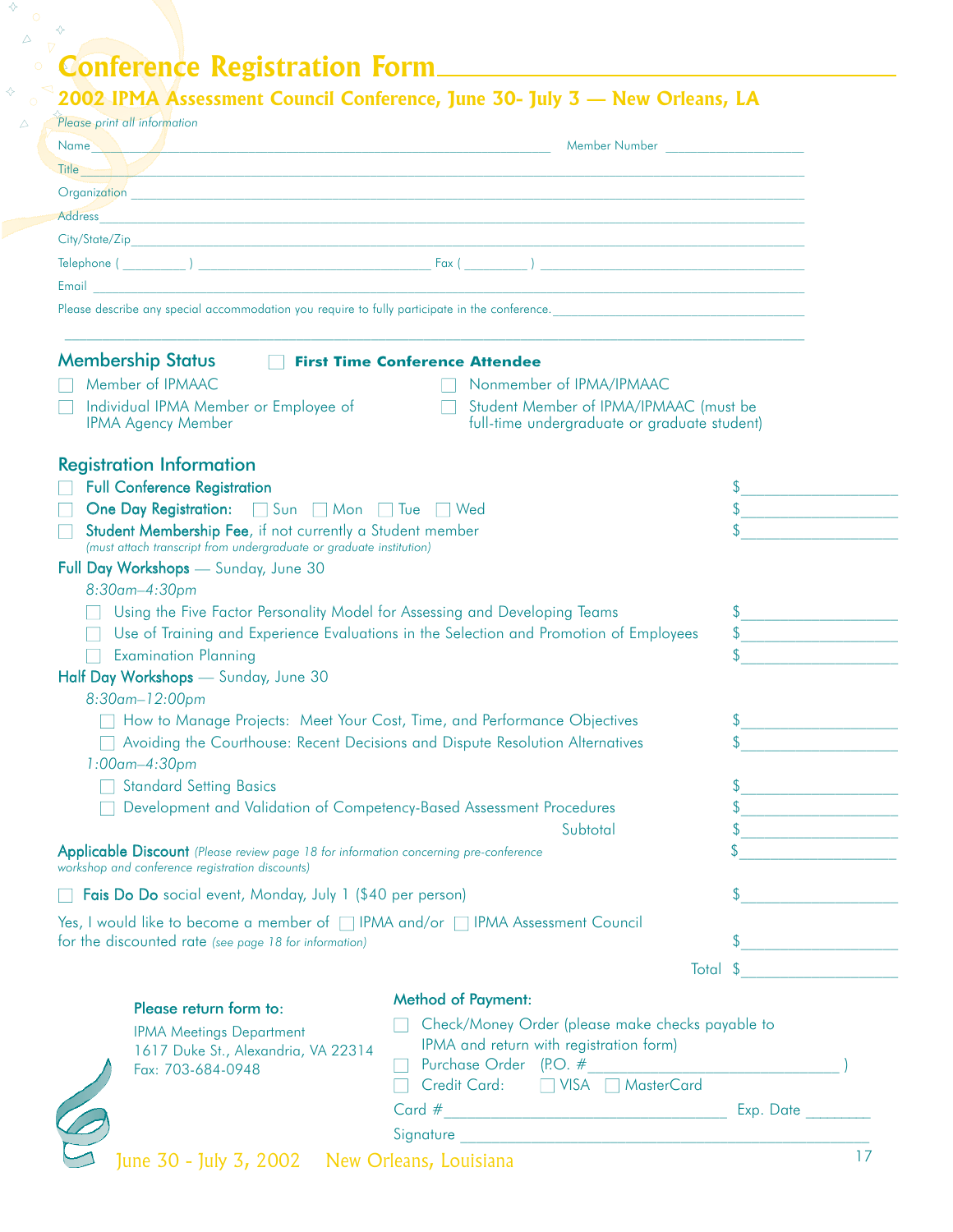## **Conference Registration Information and Fees**

## **Full Conference (Four Days) Registration Fees**

Conference registration fees are based on IPMA/IPMAAC membership status as follows:

- \$250 for IPMAAC members. Individuals must be a member of IPMAAC, which means, in addition to being IPMAAC members, they are also IPMA members or employees of an IPMA Agency member.
- \$290 for individuals who are not IPMAAC members but are IPMA members or employees of IPMA Agency members.

• Become a member of the IPMA Assessment Council by adding an additional \$32 (20% off IPMAAC member rate) to the \$290 registration fee.

- \$390 for individuals who are not members of IPMAAC or IPMA and are not employees of an IPMA Agency member.
	- •Become an Individual and IPMAAC member of the IPMA by adding an additional \$148 (20% off IPMA & IPMAAC member rate) to the \$390 registration fee.
- FREE for students who are members of both IPMA (\$35 membership fee) and IPMAAC (\$10 membership fee).

## Social Event

\$40 Fais Do Do

## **One Day Registration Fees**

- \$115 for IPMAAC members
- \$130 for IPMA Individual or Agency members (employees of IPMA Agency members)
- \$145 for non-members
- FREE for Student members of IPMA and IPMAAC

## **Pre-Conference Workshop Registration Fees**

## **Full Day Workshop**

- \$170 for IPMAAC members
- \$200 for IPMA Individual or Agency members (employees of IPMA Agency members)
- \$230 for non-members
- \$170 for Student members of IPMA and IPMAAC

## **Half Day Workshops**

- \$85 for IPMAAC members<br>\$100 for IPMA Individual or
- for IPMA Individual or Agency members (employees of IPMA Agency members)
- \$115 for non-members
- \$ 85 for Student members of IPMA and IPMAAC

## **Applicable Discounts**

Individuals attending the full conference for the first time and interested in the half day workshops may register for two half day workshops for the price of one.

Individuals attending the full conference for the first time and interested in the full-day workshop may register for the full day workshop for at 50% off.

## **Conference Fees, Mailing and Additional Information**

#### **Return completed registration form to:**

#### IPMAAC 2002 Conference Registration

1617 Duke Street, Alexandria, VA 22314 Phone 703-549-7100, Fax 703-684-0948

*(If registering by fax, please confirm receipt, but DO NOT mail original to avoid duplicate registration.)*

If you have questions regarding the conference, please contact Kelli Sheets, IPMA Director of Assessment Products.

### Conference Activities and Fees

|                                | <b>IPMAAC</b><br><b>Members</b> | <b>IPMA</b><br><b>Members</b> | Non-<br><b>Members</b> | <b>Student</b><br><b>Members</b> |
|--------------------------------|---------------------------------|-------------------------------|------------------------|----------------------------------|
| <b>Conference Registration</b> | \$250                           | \$290                         | \$390                  | Free                             |
| One Day Registration           | \$115                           | \$130                         | \$145                  | Free                             |
| <b>Full Day Workshop</b>       | \$170                           | \$200                         | \$230                  | \$170                            |
| Half Day Workshop              | \$85                            | \$100                         | \$115                  | \$ 85                            |
| Fais Do Do                     | \$40                            | \$40                          | \$40                   | \$40                             |

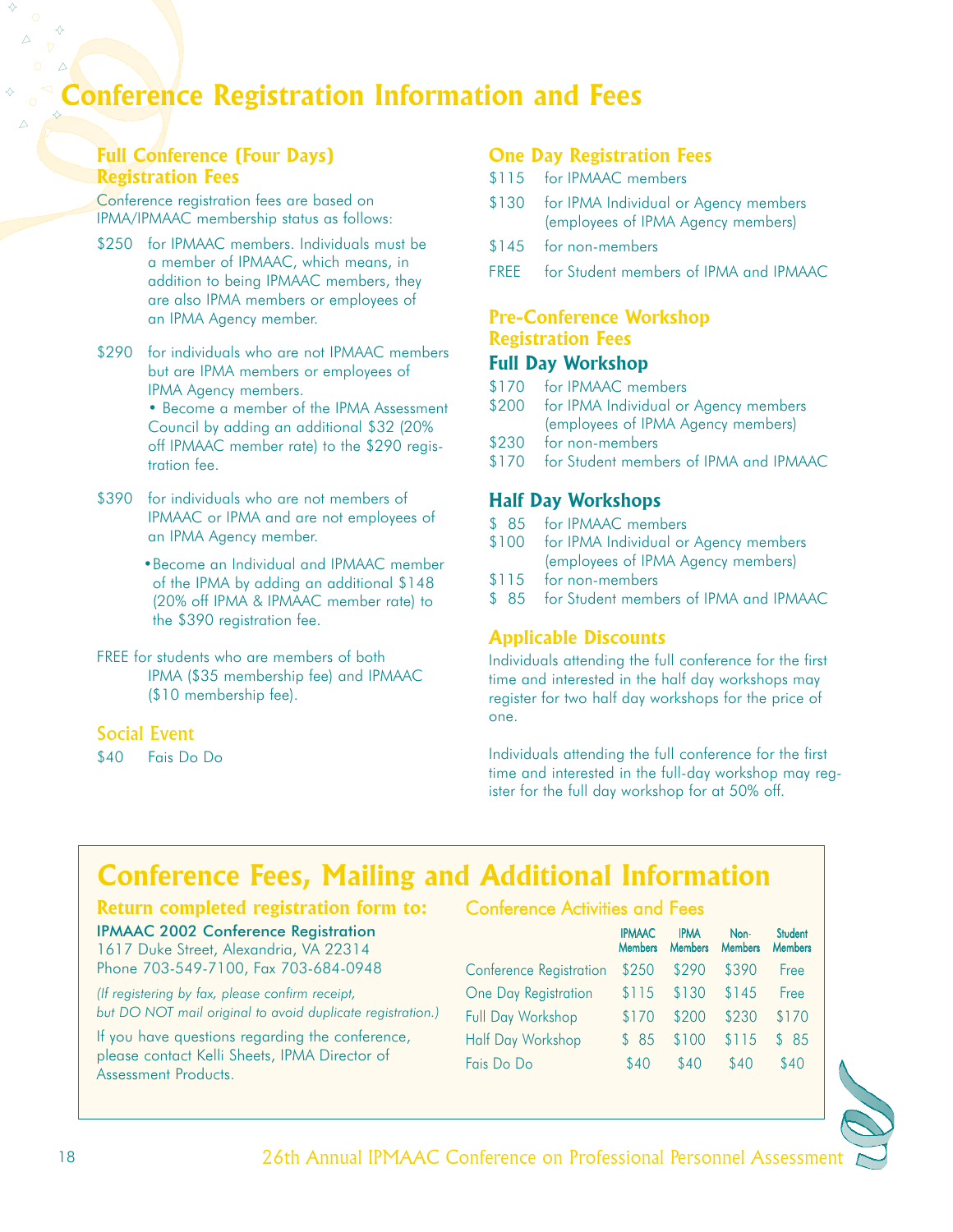## **Hotel Registration Form**

## **2002 IPMA Assessment Council Conference, June 30-July 3**

*Send form directly to:* Sheraton New Orleans Hotel 500 Canal Street New Orleans, LA 70130 phone: (504) 525-2500 toll free: (800) 253-6156 or (800) 325-3535 fax: (504) 561-0178

*Please print all information.* 

| Accommodations request:       | □ One king bed, or □ Two double beds |                                                                                                   |  |
|-------------------------------|--------------------------------------|---------------------------------------------------------------------------------------------------|--|
|                               | Smoking, or Non-smoking              |                                                                                                   |  |
| <b>Method of Payment:</b>     |                                      |                                                                                                   |  |
| Room Rate: 5135 single/double |                                      |                                                                                                   |  |
|                               |                                      |                                                                                                   |  |
| guarantee my reservation.     |                                      | Enclosed is my credit card authorization or check for \$ for the first night deposit, in order to |  |
| Check/Money Order             |                                      |                                                                                                   |  |
|                               |                                      | □ Please charge my credit card: □ American Express □ MasterCard □ VISA □ Diner's Club             |  |
|                               |                                      |                                                                                                   |  |
| Signature                     |                                      |                                                                                                   |  |

Rates are subject to an 12% sales tax, as well as a \$3.00 occupancy tax per room per night. Check-in time is 3:00pm. Check-out time is 12:00pm. All reservations should be sent to the Sheraton New Orleans at the above address as soon as possible to ensure accommodations. Reservations received after the block of rooms assigned to IPMAAC has been filled, or May 28,2002, whichever comes first, will be taken on a space-available basis at prevailing hotel rates. Cancellations must be received 72 hours prior to arrival.